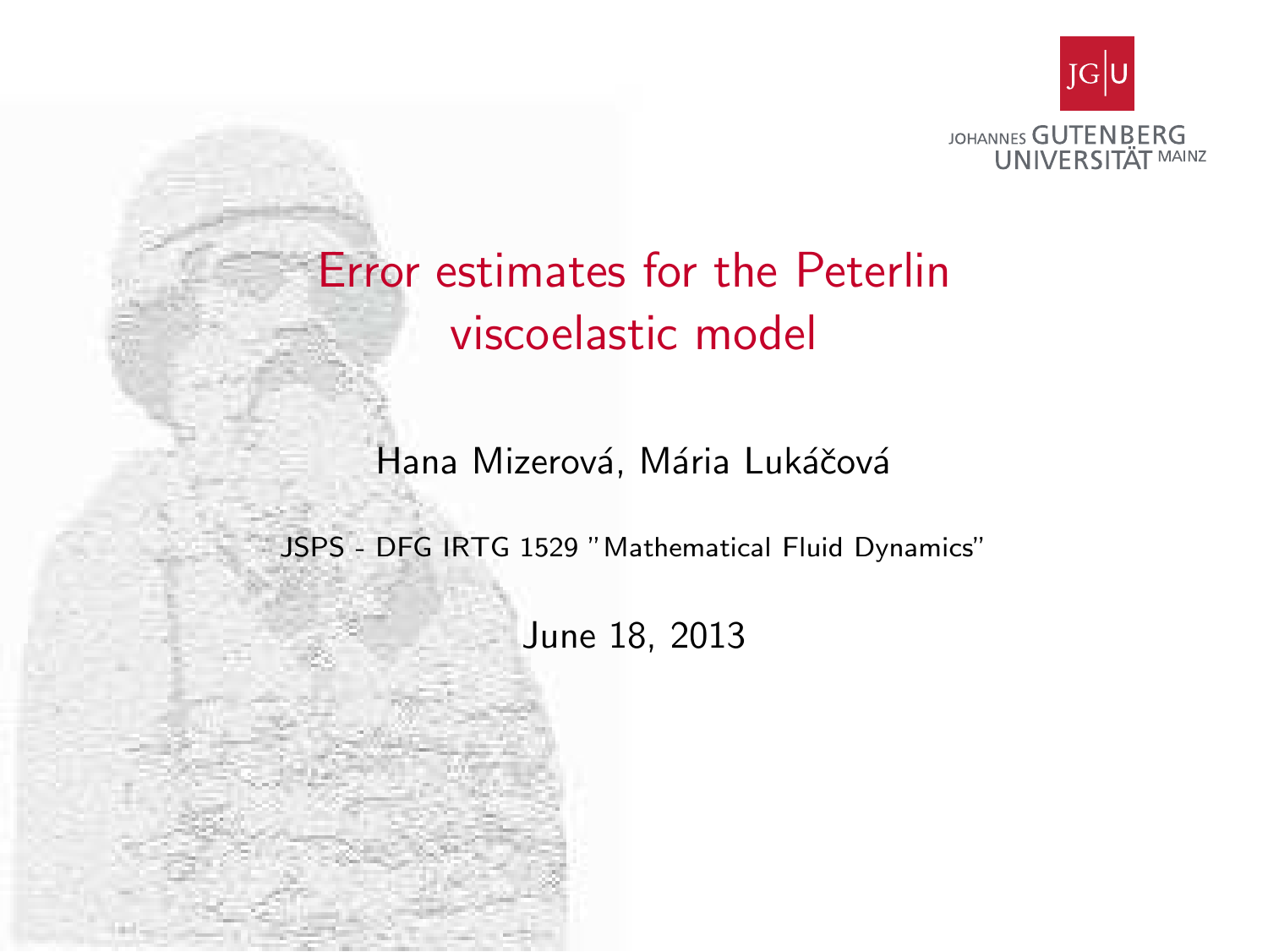## Viscoelastic model

Equations describing the motion of an incompressible viscoelastic fluid:

$$
\rho \frac{\partial \mathbf{v}}{\partial t} + \rho (\mathbf{v} \cdot \nabla) \mathbf{v} = \eta \Delta \mathbf{v} + \text{div } \mathbf{T} - \nabla \rho \tag{1}
$$
\n
$$
\text{div } \mathbf{v} = 0
$$
\n
$$
\mathbf{T} = \text{tr } \mathbf{C}.\mathbf{C}
$$
\n
$$
\frac{\partial \mathbf{C}}{\partial t} + (\mathbf{v} \cdot \nabla) \mathbf{C} - (\nabla \mathbf{v}) \mathbf{C} - \mathbf{C} (\nabla \mathbf{v})^T = \text{tr } \mathbf{C}.\mathbf{I} - (\text{tr } \mathbf{C})^2 \mathbf{C} + \epsilon \Delta \mathbf{C} \tag{2}
$$

Boundary conditions:

$$
\mathbf{v} = \mathbf{0} \qquad \frac{\partial \mathbf{C}}{\partial \mathbf{n}} = \mathbf{0}
$$

Initial conditions:

$$
\mathbf{v}(0)=\mathbf{v}_0\qquad \mathbf{C}(0)=\mathbf{C}_0
$$

 $v =$  velocity  $p =$  pressure<br> $T =$  elastic stress tensor  $C =$  conformation tensor; positive semidefinite

<span id="page-1-1"></span><span id="page-1-0"></span>



Michael Renardy: Mathematical Analysis of Viscoelastic Flows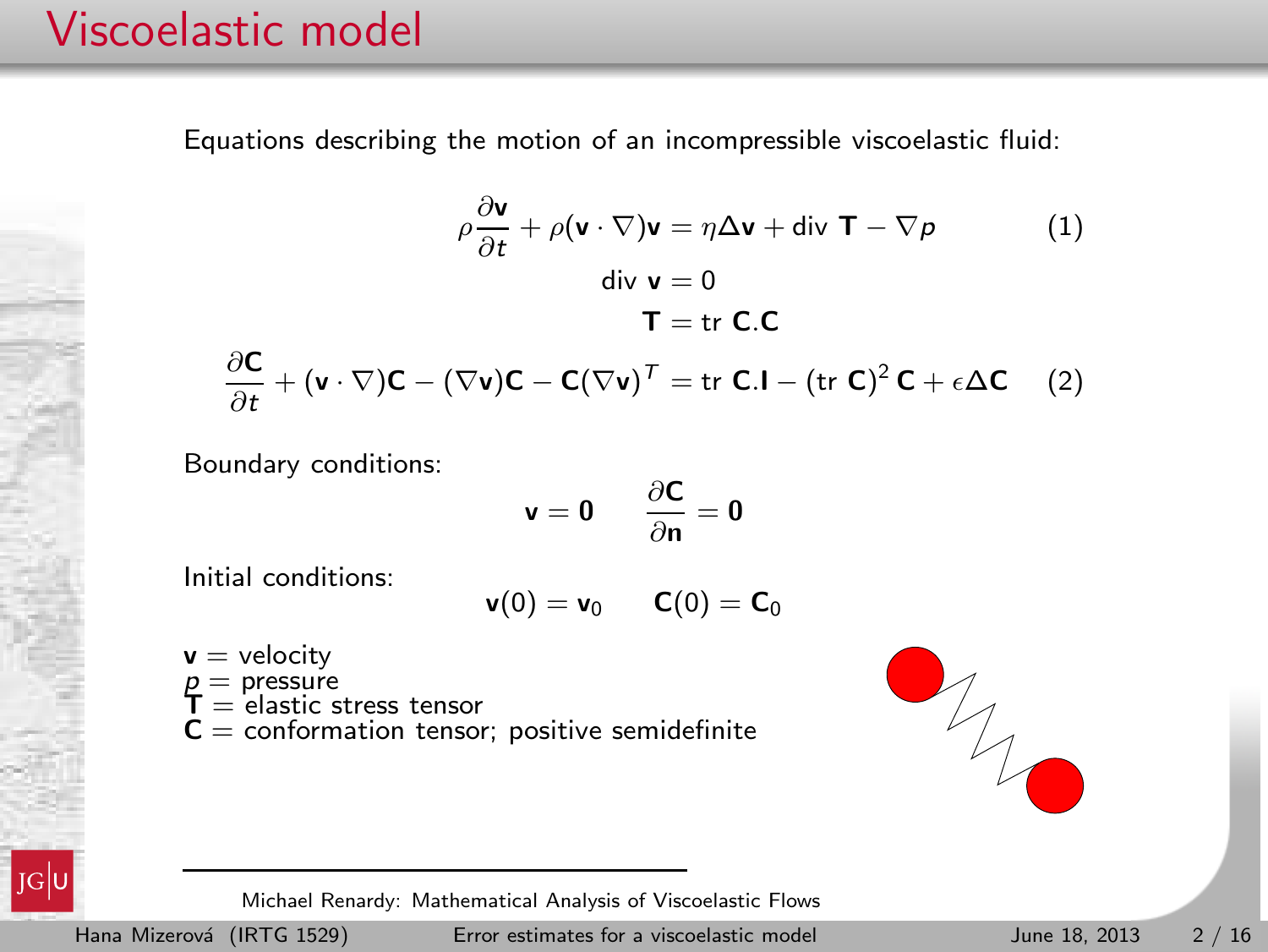$\bullet$  multiply  $(1)$  by v and integrate

<span id="page-2-0"></span>
$$
\frac{\rho}{2} \int_{\Omega} |\mathbf{v}|^2 dx - \frac{\rho}{2} \int_{\Omega} |\mathbf{v}_0|^2 dx + \eta \int_0^t \int_{\Omega} |\nabla \mathbf{v}|^2 dx dt =
$$
\n
$$
= - \int_0^t \int_{\Omega} \nabla \mathbf{v} : \text{tr } \mathbf{C}.\mathbf{C} dx dt
$$
\n(3)

multiply [\(2\)](#page-1-1) by  $\frac{1}{2}$ tr **C**.I and integrate

<span id="page-2-1"></span>
$$
\frac{1}{4} \int_{\Omega} |\text{tr } C|^2 dx - \frac{1}{4} \int_{\Omega} |\text{tr } C_0|^2 dx +
$$
\n
$$
+ \frac{\epsilon}{2} \int_0^t \int_{\Omega} |\nabla \text{tr } C|^2 dx dt + \frac{1}{2} \int_0^t \int_{\Omega} |\text{tr } C|^4 dx dt =
$$
\n
$$
= \frac{1}{2} \int_0^t \int_{\Omega} \text{tr } C \text{tr} [(\nabla v)C + C(\nabla v)^T] dx dt +
$$
\n
$$
+ \frac{1}{2} \int_0^t \int_{\Omega} 3 |\text{tr } C|^2 dx dt
$$
\n(4)

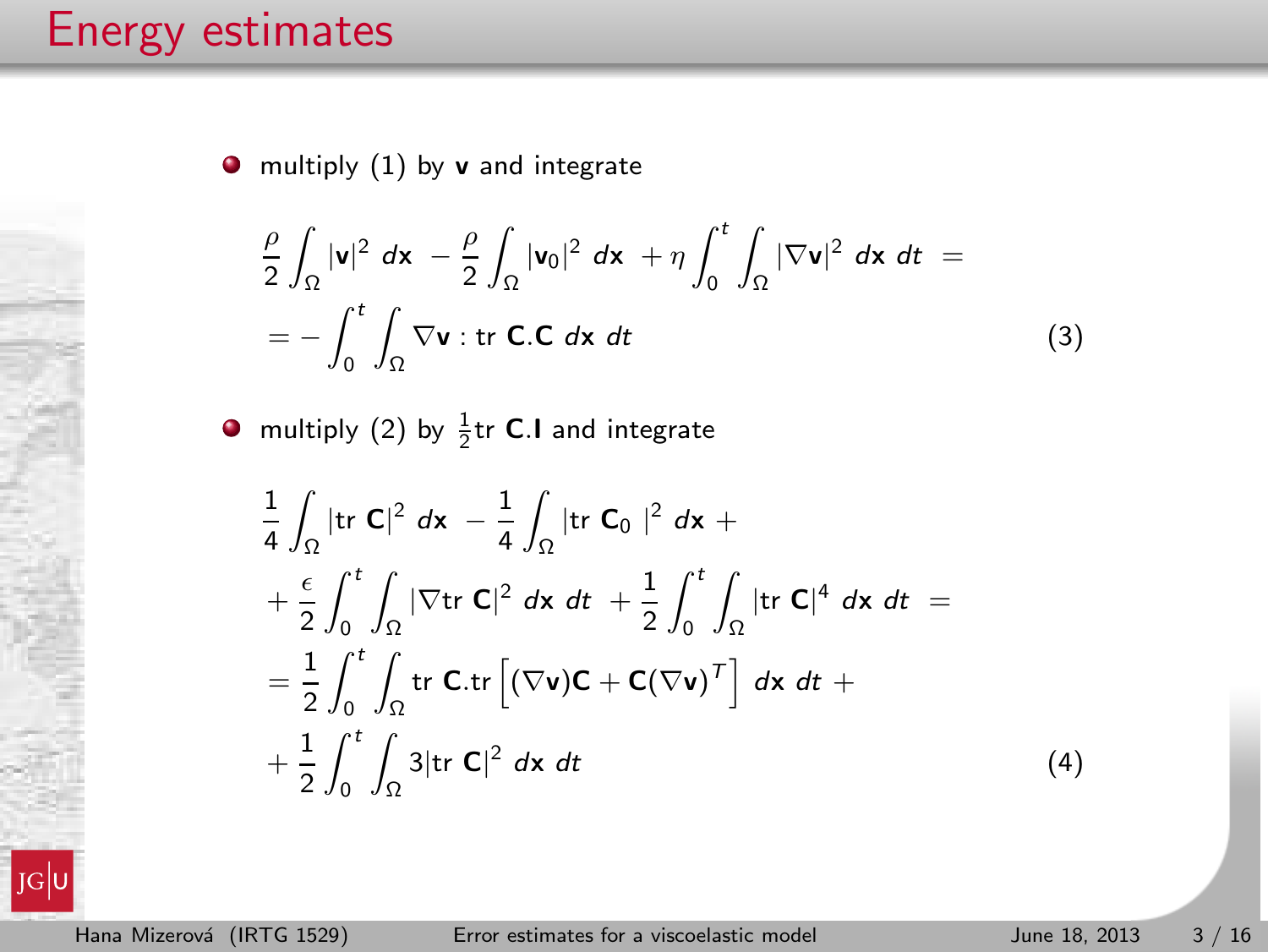$\bullet$  multiply [\(1\)](#page-1-0) by v and integrate

$$
\frac{\rho}{2} \int_{\Omega} |\mathbf{v}|^2 dx - \frac{\rho}{2} \int_{\Omega} |\mathbf{v}_0|^2 dx + \eta \int_0^t \int_{\Omega} |\nabla \mathbf{v}|^2 dx dt =
$$
\n
$$
= - \int_0^t \int_{\Omega} \nabla \mathbf{v} : \text{tr } \mathbf{C}.\mathbf{C} dx dt
$$
\n(3)

multiply [\(2\)](#page-1-1) by  $\frac{1}{2}$ tr **C**.I and integrate

$$
\frac{1}{4} \int_{\Omega} |\text{tr } C|^2 dx - \frac{1}{4} \int_{\Omega} |\text{tr } C_0|^2 dx +
$$
\n
$$
+ \frac{\epsilon}{2} \int_0^t \int_{\Omega} |\nabla \text{tr } C|^2 dx dt + \frac{1}{2} \int_0^t \int_{\Omega} |\text{tr } C|^4 dx dt =
$$
\n
$$
= + \frac{1}{2} \int_0^t \int_{\Omega} \text{tr } C \cdot \text{tr} \left[ (\nabla v) C + C (\nabla v)^T \right] dx dt +
$$
\n
$$
+ \frac{1}{2} \int_0^t \int_{\Omega} 3 |\text{tr } C|^2 dx dt \tag{4}
$$

 $= 0$ 

 $JG$ U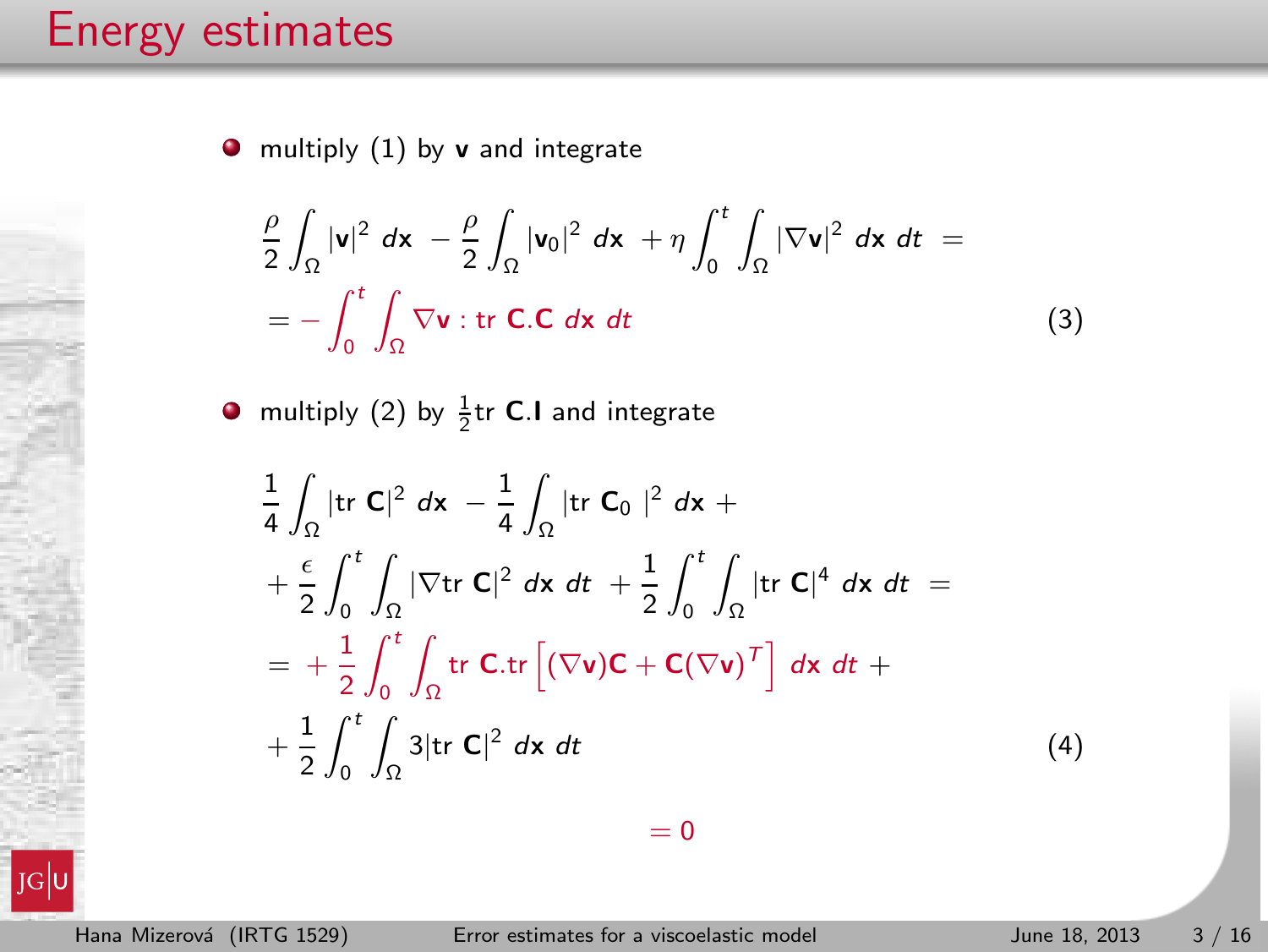Thus, adding [\(3\)](#page-2-0) and [\(4\)](#page-2-1) yields

$$
\frac{\rho}{2}\int_{\Omega}|\mathbf{v}|^2 dx + \frac{1}{4}\int_{\Omega}|\text{tr }\mathbf{C}|^2 dx + \eta \int_0^t \int_{\Omega}|\nabla \mathbf{v}|^2 dx dt +
$$
  
+ 
$$
\frac{\epsilon}{2}\int_0^t \int_{\Omega}|\nabla \text{tr }\mathbf{C}|^2 dx dt + \frac{1}{2}\int_0^t \int_{\Omega}|\text{tr }\mathbf{C}|^4 dx dt =
$$
  
= 
$$
\frac{\rho}{2}\int_{\Omega}|\mathbf{v}_0|^2 dx + \frac{1}{4}\int_{\Omega}|\text{tr }\mathbf{C}_0|^2 dx + \frac{1}{2}\int_0^t \int_{\Omega} 3|\text{tr }\mathbf{C}|^2 dx dt,
$$

which gives us the a priori bound

$$
\begin{aligned} &\text{tr }\mathbf{C}\in L^2(0,\,T;\,H^1(\Omega))\cap L^\infty(0,\,T;\,L^2(\Omega))\cap L^4(0,\,T;\,L^4(\Omega))\\ &\text{v }\in\mathbf{L}^2(0,\,T;\mathbf{H}^1(\Omega))\cap \mathbf{L}^\infty(0,\,T;\mathbf{L}^2(\Omega)).\end{aligned}
$$

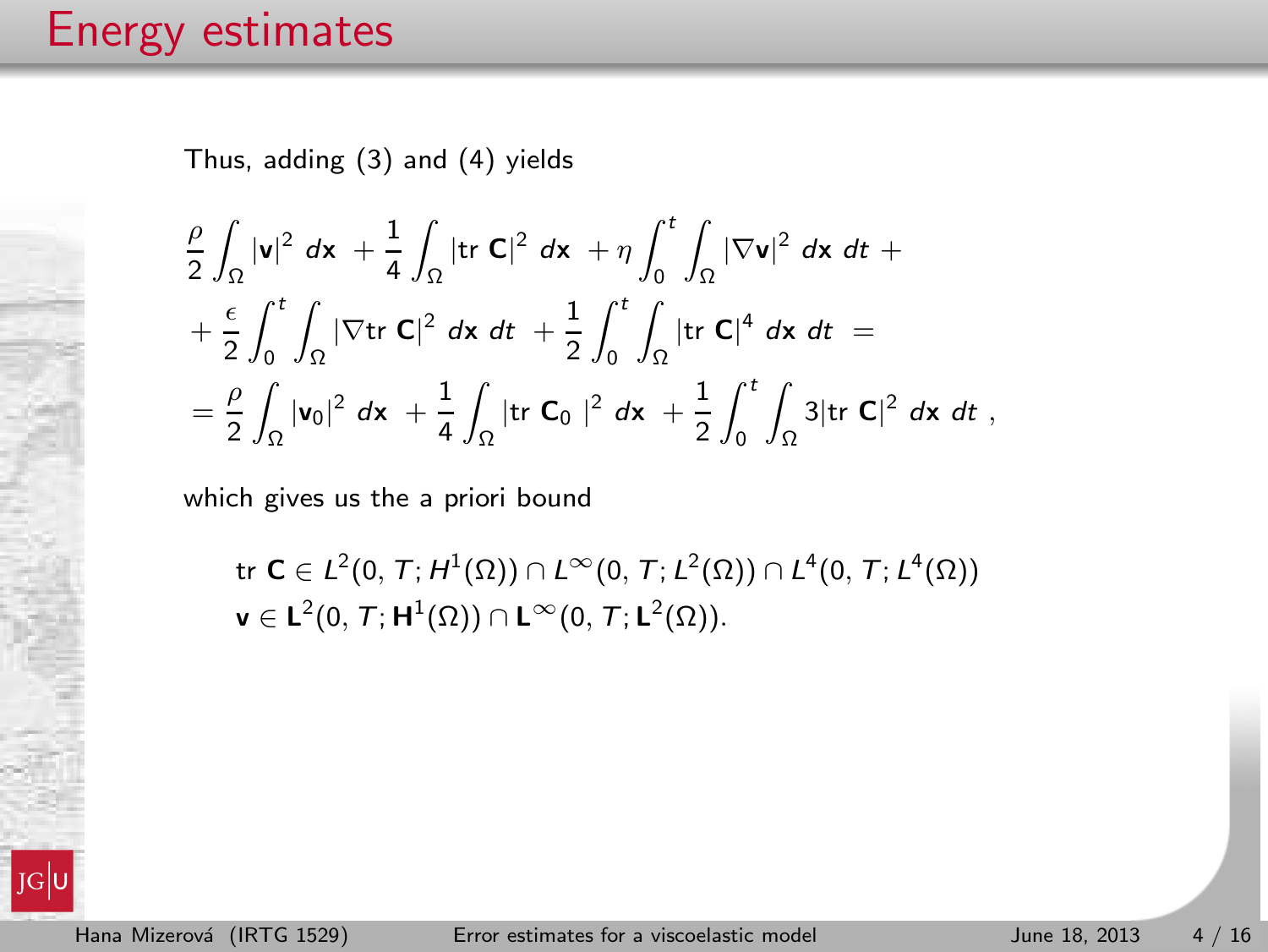Thus, adding [\(3\)](#page-2-0) and [\(4\)](#page-2-1) yields

$$
\frac{\rho}{2}\int_{\Omega}|\mathbf{v}|^2 dx + \frac{1}{4}\int_{\Omega}|\text{tr }\mathbf{C}|^2 dx + \eta \int_0^t \int_{\Omega}|\nabla \mathbf{v}|^2 dx dt +
$$
  
+ 
$$
\frac{\epsilon}{2}\int_0^t \int_{\Omega}|\nabla \text{tr }\mathbf{C}|^2 dx dt + \frac{1}{2}\int_0^t \int_{\Omega}|\text{tr }\mathbf{C}|^4 dx dt =
$$
  
= 
$$
\frac{\rho}{2}\int_{\Omega}|\mathbf{v}_0|^2 dx + \frac{1}{4}\int_{\Omega}|\text{tr }\mathbf{C}_0|^2 dx + \frac{1}{2}\int_0^t \int_{\Omega} 3|\text{tr }\mathbf{C}|^2 dx dt,
$$

which gives us the a priori bound

$$
\begin{aligned} &\text{tr }\mathbf{C}\in L^2(0,\,T;\,H^1(\Omega))\cap L^\infty(0,\,T;\,L^2(\Omega))\cap L^4(0,\,T;\,L^4(\Omega))\\ &\text{v }\in\mathbf{L}^2(0,\,T;\mathbf{H}^1(\Omega))\cap \mathbf{L}^\infty(0,\,T;\mathbf{L}^2(\Omega)).\end{aligned}
$$

Using these bounds and the positive semidefinitness of C we also get

$$
\textbf{C}\in \textbf{L}^2(0,\, \mathcal{T};\, \textbf{H}^1(\Omega))\cap \textbf{L}^{\infty}(0,\, \mathcal{T};\, \textbf{L}^2(\Omega))\cap \textbf{L}^4(0,\, \mathcal{T};\, \textbf{L}^4(\Omega)).
$$

 $JG$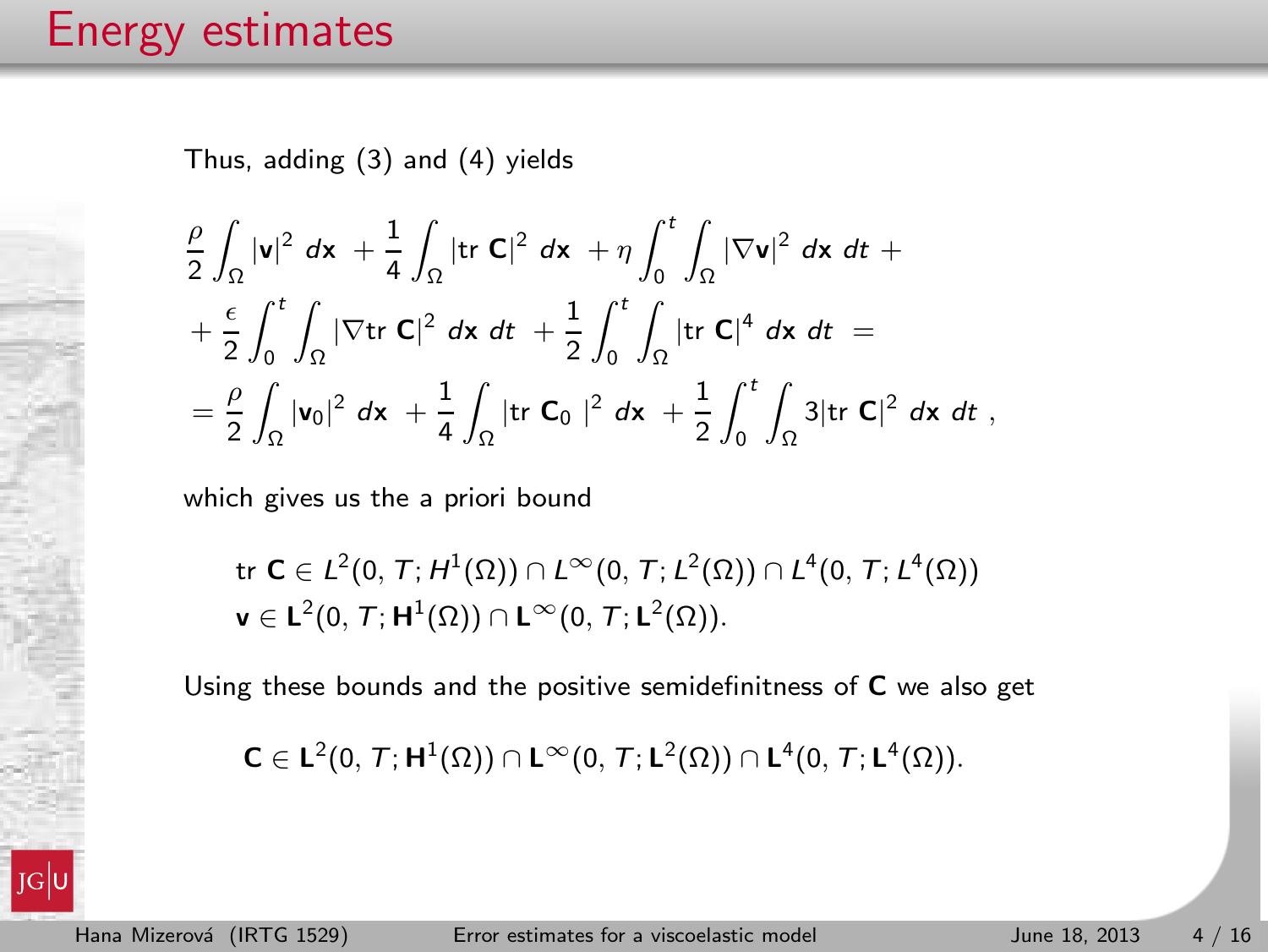### Existence of weak solution

#### Theorem

There exists a weak solution

$$
\begin{aligned} &\textbf{v}\in L^2(0,\,T;\textbf{H}^1_{0,\textit{div}}(\Omega))\cap L^\infty(0,\,T;\textbf{L}^2_{\textit{div}}(\Omega))\\ &\textbf{C}\in L^2(0,\,T;\textbf{H}^1(\Omega))\cap L^\infty(0,\,T;\textbf{L}^2(\Omega))\cap L^4(0,\,T;\textbf{L}^4(\Omega)) \end{aligned}
$$

satisfying  $v(0) = v_0$ ,  $C(0) = C_0$  and

$$
\rho \int_{\Omega} \frac{\partial \mathbf{v}}{\partial t} \cdot \mathbf{w} \, d\mathbf{x} + \rho \int_{\Omega} (\mathbf{v} \cdot \nabla) \mathbf{v} \cdot \mathbf{w} \, d\mathbf{x} + \eta \int_{\Omega} \nabla \mathbf{v} : \nabla \mathbf{w} \, d\mathbf{x} =
$$
\n
$$
= - \int_{\Omega} \nabla \mathbf{w} : \text{tr } \mathbf{C}.\mathbf{C} \, d\mathbf{x}
$$
\n
$$
\forall \mathbf{w} \in \mathbf{H}_{0, div}^{1}(\Omega), \text{ a.e. } t \in (0, T)
$$
\n
$$
\int_{\Omega} \frac{\partial \mathbf{C}}{\partial t} : \mathbf{D} \, d\mathbf{x} + \int_{\Omega} (\mathbf{v} \cdot \nabla) \mathbf{C} : \mathbf{D} \, d\mathbf{x} + \epsilon \int_{\Omega} \nabla \mathbf{C} : \nabla \mathbf{D} \, d\mathbf{x} =
$$
\n
$$
= \int_{\Omega} [(\nabla \mathbf{v}) \mathbf{C} + \mathbf{C} (\nabla \mathbf{v})^{T}] : \mathbf{D} \, d\mathbf{x} + \int_{\Omega} [\text{tr } \mathbf{C}.\mathbf{I} - (\text{tr } \mathbf{C})^{2} \mathbf{C}] : \mathbf{D} \, d\mathbf{x}
$$
\n
$$
\forall \mathbf{D} \in \mathbf{H}^{1}(\Omega), \text{ a.e. } t \in (0, T).
$$

Proof: the Galerkin approximation and the classical energy estimates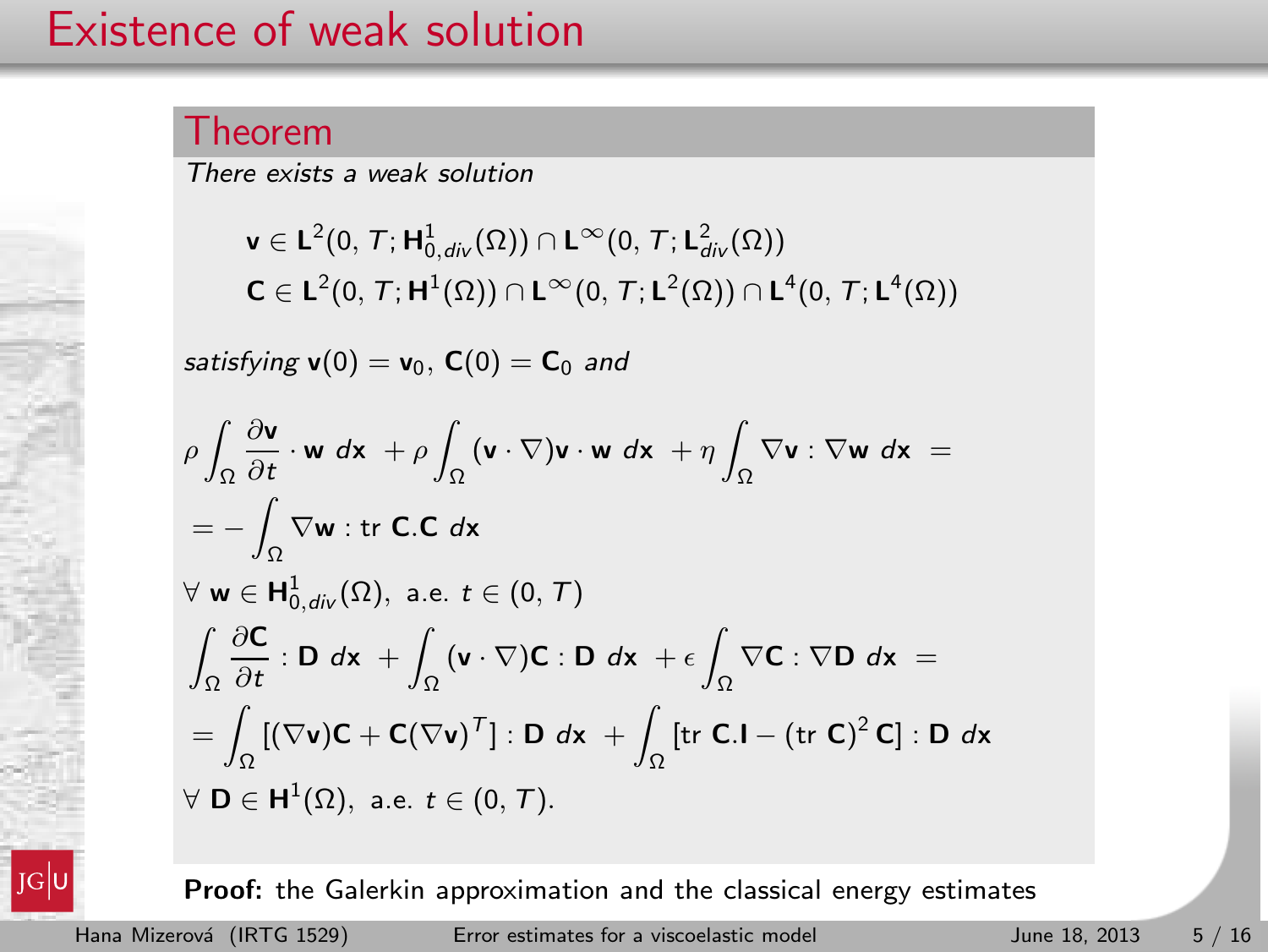### Finite element approximation Discretization in space

Let us assume

- $\bullet$  dimension  $d=2$
- $\bullet$  W<sub>h</sub>, L<sub>h</sub>, X<sub>h</sub> are finite-dimensional subspaces of  $\mathsf{W}^{1,2}_0(\Omega)$ ,  $\mathsf{L}^2_0(\Omega)$ ,  $\mathsf{W}^{1,2}(\Omega)$  respectively
- $\bullet$  W<sub>h</sub> and L<sub>h</sub> satisfy the inf-sup condition:

$$
\forall \eta_h \in L_h: \quad \sup_{0 \neq \mathbf{v}_h \in \mathbf{W}_h} \frac{(\eta_h, \text{div } \mathbf{v}_h)}{\|\mathbf{v}_h\|_{1,2}} \geq c \|\eta_h\|_2
$$

 $\bullet$  there exists an interpolation operator

 $\Pi_h^{\scriptscriptstyle V}:{\mathsf W}_0^{1,2}(\Omega)\rightarrow W_h$  such that

$$
\forall \mathbf{w} \in \mathbf{W}_0^{1,2}(\Omega) \cap \mathbf{W}^{l+1,2}(\Omega), 1 \leq l \leq k, r \in \{0,1\} :
$$
  

$$
\|\Pi_h^v \mathbf{w} - \mathbf{w}\|_{r,2} \leq Ch^{l+1-r} \|\mathbf{w}\|_{l+1,2}
$$

$$
\forall \mathbf{w} \in \mathbf{W}_0^{1,2}(\Omega) \ \forall \ q_h \in L_h : (q_h, \text{div } \Pi_h^{\vee} \mathbf{w}) = (q_h, \text{div } \mathbf{w})
$$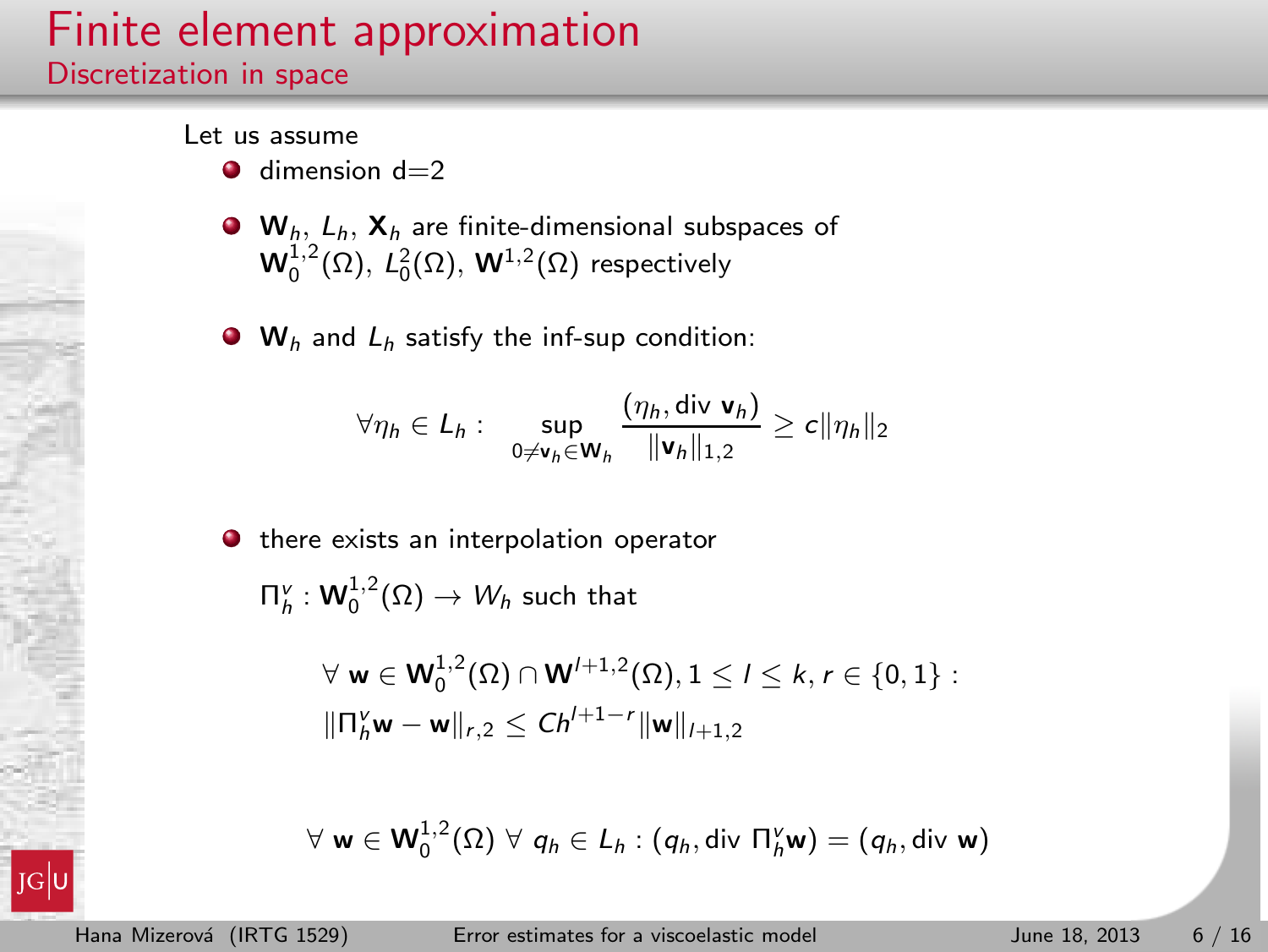### Finite element approximation Discretization in space

Let us assume

 $\bullet$  there exists an interpolation operator

 $\Pi^{\rho}_h: L_0^2(\Omega) \rightarrow L_h$  such that

$$
\forall q \in L_0^2(\Omega) \cap W^{l+1,2}(\Omega), 1 \leq l \leq k, r \in \{0,1\} :
$$
  

$$
\|\Pi_p^p q - q\|_{r,2} \leq Ch^{l+1-r} \|q\|_{l+1,2},
$$

 $\bullet$  there exists an interpolation operator preserving the positive semi-definitness

 $\Pi_{h}^{\,C}: {\mathsf W}^{1,2}(\Omega)\ \to X_h$  such that

$$
\forall \ \mathbf{D} \in \mathbf{W}^{1,2}(\Omega) \cap \mathbf{W}^{l+1,2}(\Omega), \ 1 \leq l \leq k, r \in \{0,1\} : \\ \|\mathbf{\Pi}_{h}^{\nu} \mathbf{D} - \mathbf{D}\|_{r,2} \leq C h^{l+1-r} \|\mathbf{D}\|_{l+1,2},
$$

 $\bullet$   $h \in (0,1)$  is the mesh size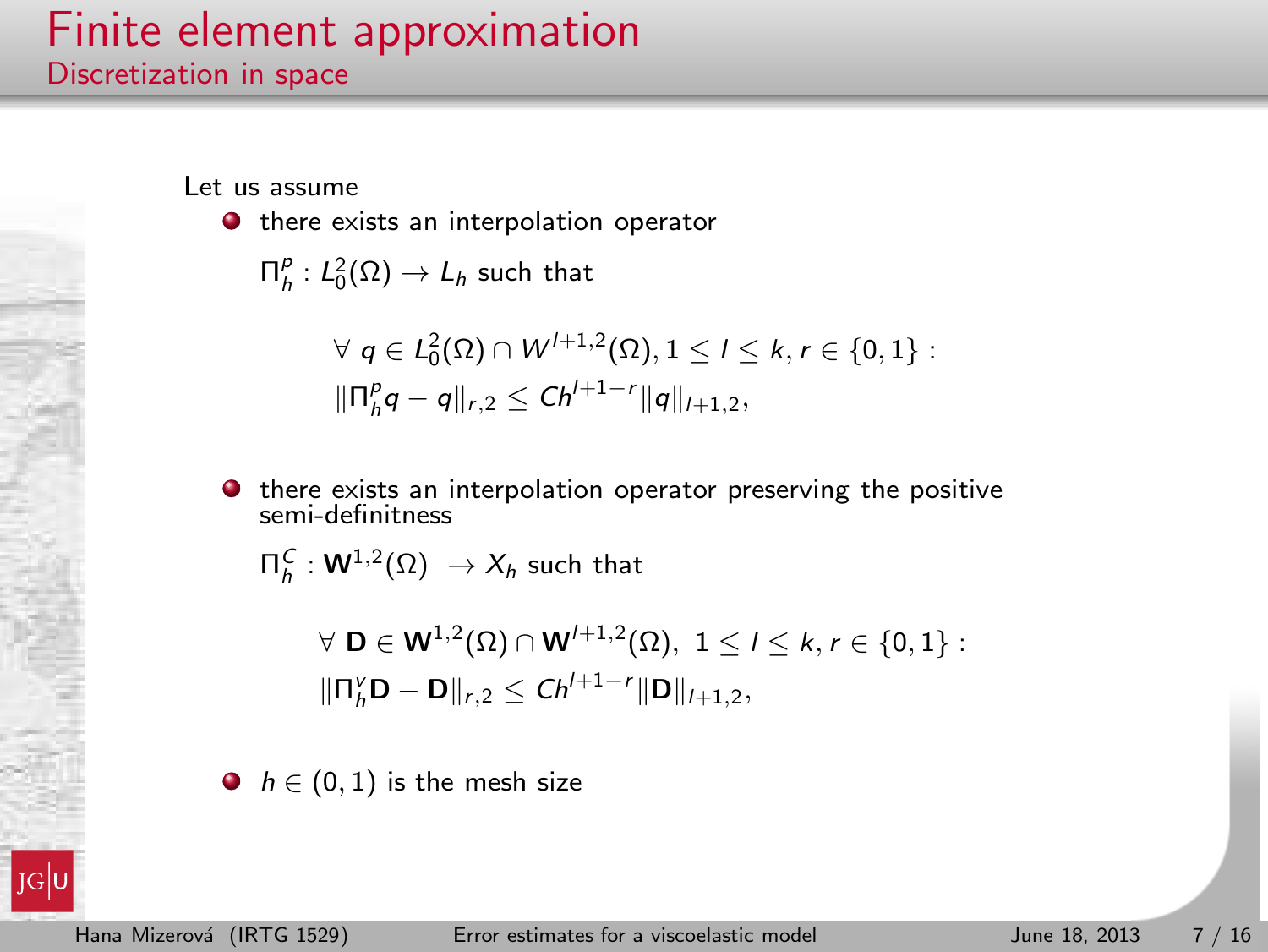Let  $(v, p, C)$  be such that

$$
\mathbf{v} \in \mathsf{L}^{2}(0, T; \mathbf{W}_{0}^{1,2}(\Omega)) \cap \mathsf{L}^{\infty}(0, T; \mathsf{L}^{2}(\Omega)),
$$
  
\n
$$
\rho \in L^{2}(0, T; L_{0}^{2}(\Omega))
$$
  
\n
$$
\mathbf{C} \in \mathsf{L}^{2}(0, T; \mathbf{W}^{1,2}(\Omega)) \cap \mathsf{L}^{\infty}(0, T; \mathsf{L}^{2}(\Omega)) \cap \mathsf{L}^{4}(0, T; \mathsf{L}^{4}(\Omega))
$$

satisfying  $v(0) = v_0$ ,  $C(0) = C_0$  and

$$
\int_0^T \int_{\Omega} \frac{\partial \mathbf{v}}{\partial t} \cdot \varphi \, dx \, dt + \int_0^T \int_{\Omega} (\mathbf{v} \cdot \nabla) \mathbf{v} \cdot \varphi \, dx \, dt + \int_0^T \int_{\Omega} \nabla \mathbf{v} : \nabla \varphi \, dx \, dt =
$$
\n
$$
= - \int_0^T \int_{\Omega} \nabla \varphi : \text{tr } \mathbf{C} \cdot \mathbf{C} \, dx \, dt + \int_0^T \int_{\Omega} \rho \, \text{div } \varphi \, dx \, dt
$$
\n
$$
\int_{\Omega} \text{div } \mathbf{v} \cdot \psi \, dx = 0
$$
\n
$$
\int_0^T \int_{\Omega} \frac{\partial \mathbf{C}}{\partial t} : \xi \, dx \, dt + \int_0^T \int_{\Omega} (\mathbf{v} \cdot \nabla) \mathbf{C} : \xi \, dx \, dt + \epsilon \int_0^T \int_{\Omega} \nabla \mathbf{C} : \nabla \xi \, dx \, dt =
$$
\n
$$
= \int_0^T \int_{\Omega} ((\nabla \mathbf{v}) \mathbf{C} + \mathbf{C} (\nabla \mathbf{v})^T) : \xi \, dx \, dt + \int_0^T \int_{\Omega} (\text{tr } \mathbf{C} \cdot \mathbf{I} - (\text{tr } \mathbf{C})^2 \mathbf{C}) : \xi \, dx \, dt
$$
\n
$$
\forall \varphi \in \mathbf{L}^2(0, T; \mathbf{W}_0^{1,2}(\Omega)), \forall \psi \in L^2(0, T; L_0^2(\Omega)), \forall \xi \in \mathbf{L}^2(0, T; \mathbf{W}^{1,2}(\Omega)).
$$

 $|JG|$ U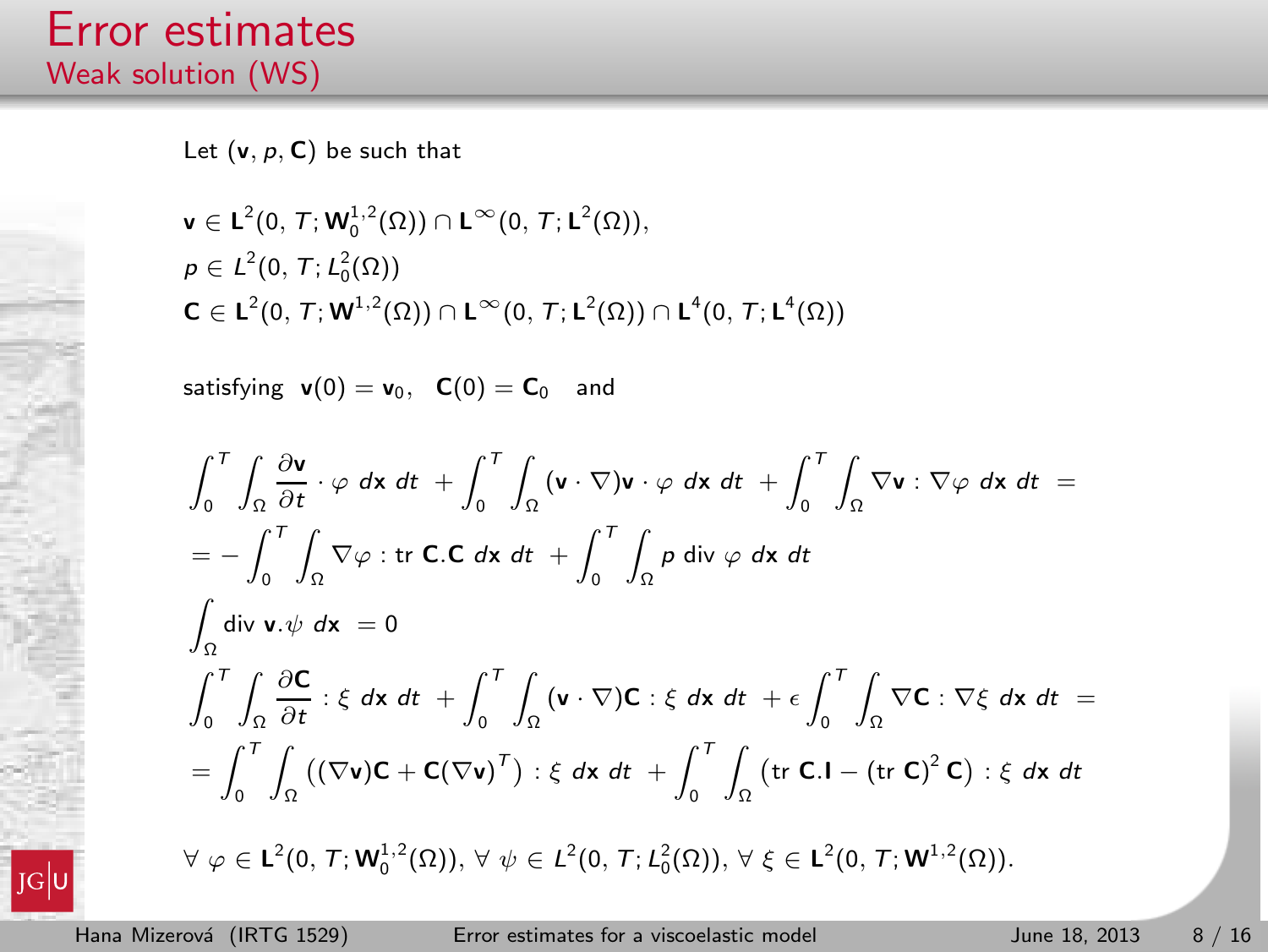#### Error estimates Approximate solution (AS)

Find 
$$
(\mathbf{v}_h, p_h, \mathbf{C}_h) \in \mathbf{L}^2(0, T; \mathbf{W}_h) \times \mathbf{L}^2(0, T; L_h) \times \mathbf{L}^2(0, T; \mathbf{X}_h)
$$
 satisfying  
\n
$$
\mathbf{v}_h(0) = \Pi_h^{\mathbf{v}} \mathbf{v}_0, \quad \mathbf{C}_h(0) = \Pi_h^{\mathbf{C}} \mathbf{C}_0 \quad \text{and}
$$
\n
$$
\int_0^T \int_{\Omega} \frac{\partial \mathbf{v}_h}{\partial t} \cdot \varphi_h \, dx \, dt + \int_0^T \int_{\Omega} (\mathbf{v}_h \cdot \nabla) \mathbf{v}_h \cdot \varphi_h \, dx \, dt + \int_0^T \int_{\Omega} \nabla \mathbf{v}_h \cdot \nabla \varphi_h \, dx \, dt =
$$
\n
$$
= - \int_0^T \int_{\Omega} \nabla \varphi_h : \text{tr } \mathbf{C}_h \cdot \mathbf{C}_h \, dx \, dt + \int_0^T \int_{\Omega} p \, \text{div } \varphi_h \, dx \, dt
$$
\n
$$
\int_{\Omega} \text{div } \mathbf{v}_h \cdot \psi_h \, dx = 0
$$
\n
$$
\int_0^T \int_{\Omega} \frac{\partial \mathbf{C}_h}{\partial t} : \xi_h \, dx \, dt + \int_0^T \int_{\Omega} (\mathbf{v}_h \cdot \nabla) \mathbf{C}_h : \xi_h \, dx \, dt + \epsilon \int_0^T \int_{\Omega} \nabla \mathbf{C}_h : \nabla \xi_h \, dx \, dt =
$$
\n
$$
= \int_0^T \int_{\Omega} ((\nabla \mathbf{v}_h) \mathbf{C}_h + \mathbf{C}_h (\nabla \mathbf{v}_h)^T) : \xi_h \, dx \, dt + \int_0^T \int_{\Omega} (\text{tr } \mathbf{C}_h \cdot \mathbf{I} - (\text{tr } \mathbf{C}_h)^2 \mathbf{C}_h) : \xi_h \, dx \, dt
$$
\n
$$
\forall \, \varphi_h \in \mathbf{L}^2(0, T; \mathbf{W}_h), \forall \, \psi_h \in \mathbf{L}^2(0, T; L_h
$$

 $|JG|$ U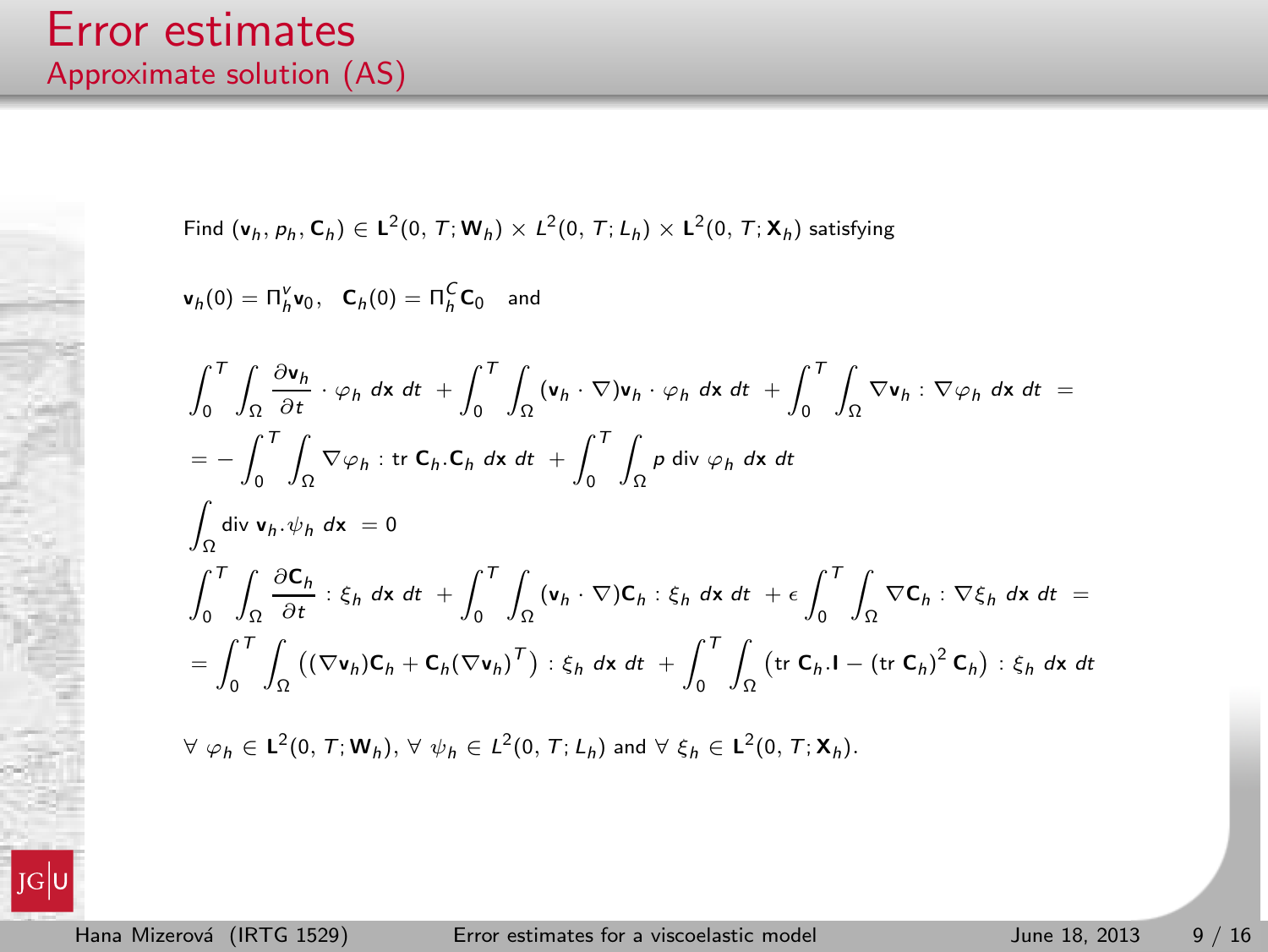#### Theorem

Let  $(v, p, C)$  be the weak solution (WS) satisfying additionally the following assumptions

$$
\mathbf{v} \in \mathsf{L}^{2}(0, T; \mathbf{W}^{2,2}(\Omega)) \cap \mathsf{L}^{\infty}(0, T; \mathbf{W}^{1,2}(\Omega))
$$
\n
$$
\mathbf{v}_{t} \in \mathsf{L}^{2}(0, T; \mathbf{W}^{1,2}(\Omega))
$$
\n
$$
\mathbf{C} \in \mathsf{L}^{2}(0, T; \mathbf{W}^{2,2}(\Omega)) \cap \mathsf{L}^{\infty}(0, T; \mathbf{W}^{1,2}(\Omega))
$$
\n
$$
\mathbf{C}_{t} \in \mathsf{L}^{2}(0, T; \mathbf{W}^{1,2}(\Omega))
$$
\n
$$
\rho \in L^{2}(0, T; W^{1,2}(\Omega)).
$$

Let the set of finite-dimensional spaces  $\{(\mathbf{W}_h, L_h, \mathbf{X}_h)\}_{h>0}$  satisfy the above hypothesis. Then there is a constant  $C > 0$  independent of h such that

$$
\sup_{\tau \in (0,\,T)} \left( \|\mathbf{v}(\tau,\cdot)-\mathbf{v}_h(\tau,\cdot)\|_2^2 + \|\mathbf{C}(\tau,\cdot)-\mathbf{C}_h(\tau,\cdot)\|_2^2 \right) + + \int_0^T \|\nabla(\mathbf{v}-\mathbf{v}_h)\|_2^2 + \|\nabla(\mathbf{C}-\mathbf{C}_h)\|_2^2 dt + \int_0^T \|\mathbf{p}-\mathbf{p}_h\|_2^2 dt \leq Ch^2,
$$

where  $(v_h, p_h, C_h)$  is the approximate solution (AS).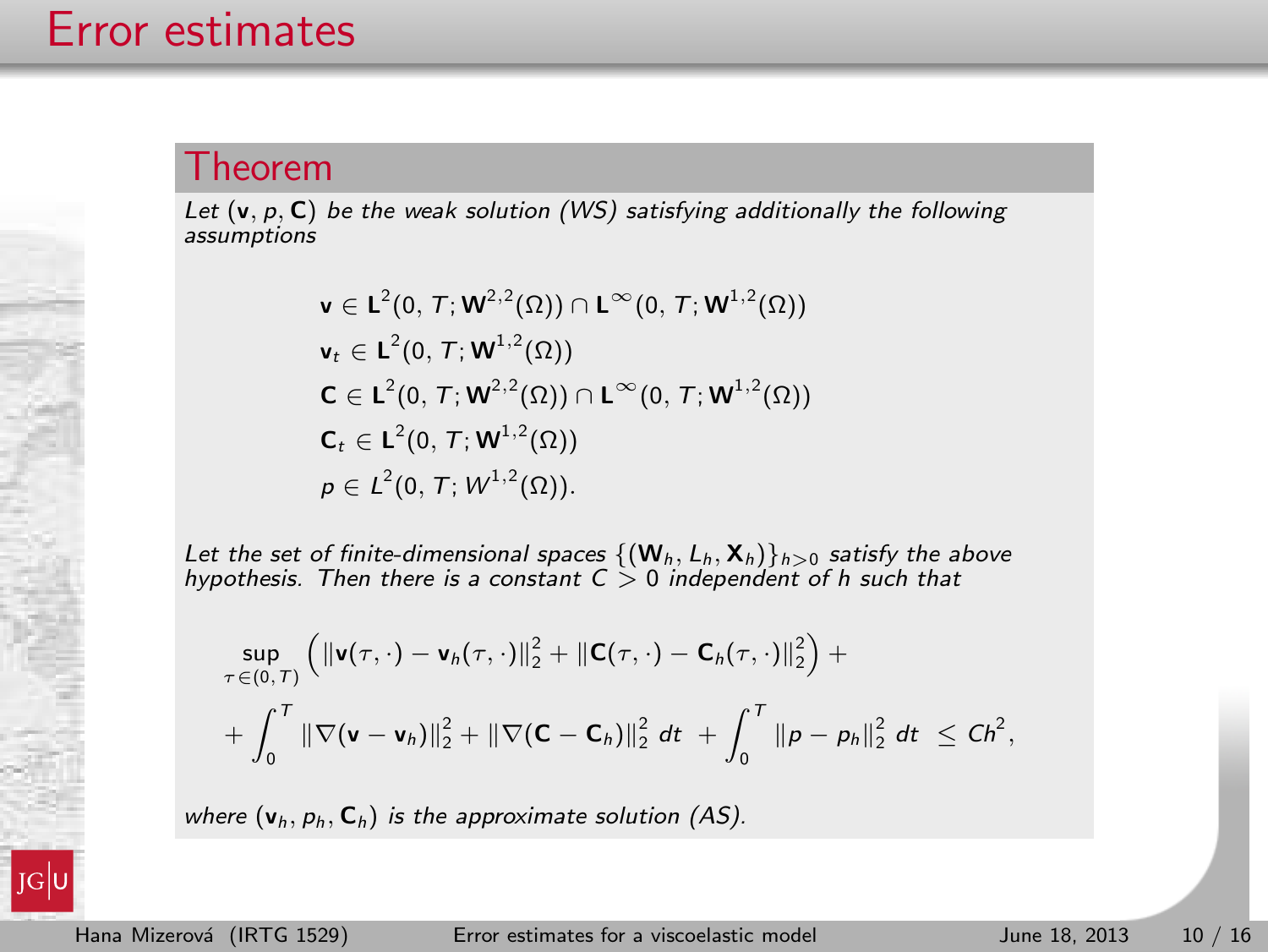$JG$ 

Proof: We start by writing

$$
\frac{1}{2}(\|\delta_{\mathbf{v}}(\mathcal{T})\|_{2}^{2} - \|\delta_{\mathbf{v}}(0)\|_{2}^{2}) + \frac{1}{4}(\|\mathrm{tr} \ \delta_{C}(\mathcal{T})\|_{2}^{2} - \|\mathrm{tr} \ \delta_{C}(0)\|_{2}^{2}) + \n+ \int_{0}^{T} \|\nabla \delta_{\mathbf{v}}\|_{2}^{2} dt + \frac{\epsilon}{2} \int_{0}^{T} \|\nabla \mathrm{tr} \ \delta_{C}\|_{2}^{2} dt = \n= \int_{0}^{T} (\partial_{t}\delta_{\mathbf{v}}, \delta_{\mathbf{v}}) + (\nabla \delta_{\mathbf{v}}, \nabla \delta_{\mathbf{v}}) + (\partial_{t}\delta_{C}, \frac{1}{2}\mathrm{tr} \ \delta_{C}.\mathbf{I}) + \epsilon (\nabla \delta_{C}, \nabla (\frac{1}{2}\mathrm{tr} \ \delta_{C}.\mathbf{I})) dt = \n= \int_{0}^{T} (\partial_{t}\mathbf{e}_{\mathbf{v}}, \delta_{\mathbf{v}}) + (\nabla \mathbf{e}_{\mathbf{v}}, \nabla \delta_{\mathbf{v}}) + (\partial_{t}\mathbf{e}_{C}, \frac{1}{2}\mathrm{tr} \ \delta_{C}.\mathbf{I}) + \epsilon (\nabla \mathbf{e}_{C}, \nabla (\frac{1}{2}\mathrm{tr} \ \delta_{C}.\mathbf{I})) dt - \n- \int_{0}^{T} (\partial_{t}\eta_{\mathbf{v}}, \delta_{\mathbf{v}}) + (\nabla \eta_{\mathbf{v}}, \nabla \delta_{\mathbf{v}}) + (\partial_{t}\eta_{C}, \frac{1}{2}\mathrm{tr} \ \delta_{C}.\mathbf{I}) + \epsilon (\nabla \eta_{C}, \nabla (\frac{1}{2}\mathrm{tr} \ \delta_{C}.\mathbf{I})) dt,
$$

where

$$
\mathbf{e}_v = \mathbf{v} - \mathbf{v}_h = (\mathbf{v} - \Pi_h^v \mathbf{v}) + (\Pi_h^v \mathbf{v} - \mathbf{v}_h) = \eta_v + \delta_v
$$

and similarly for  $e_p$ ,  $e_C$ .

Hana Mizerová (IRTG 1529) [Error estimates for a viscoelastic model](#page-0-0) June 18, 2013 11 / 16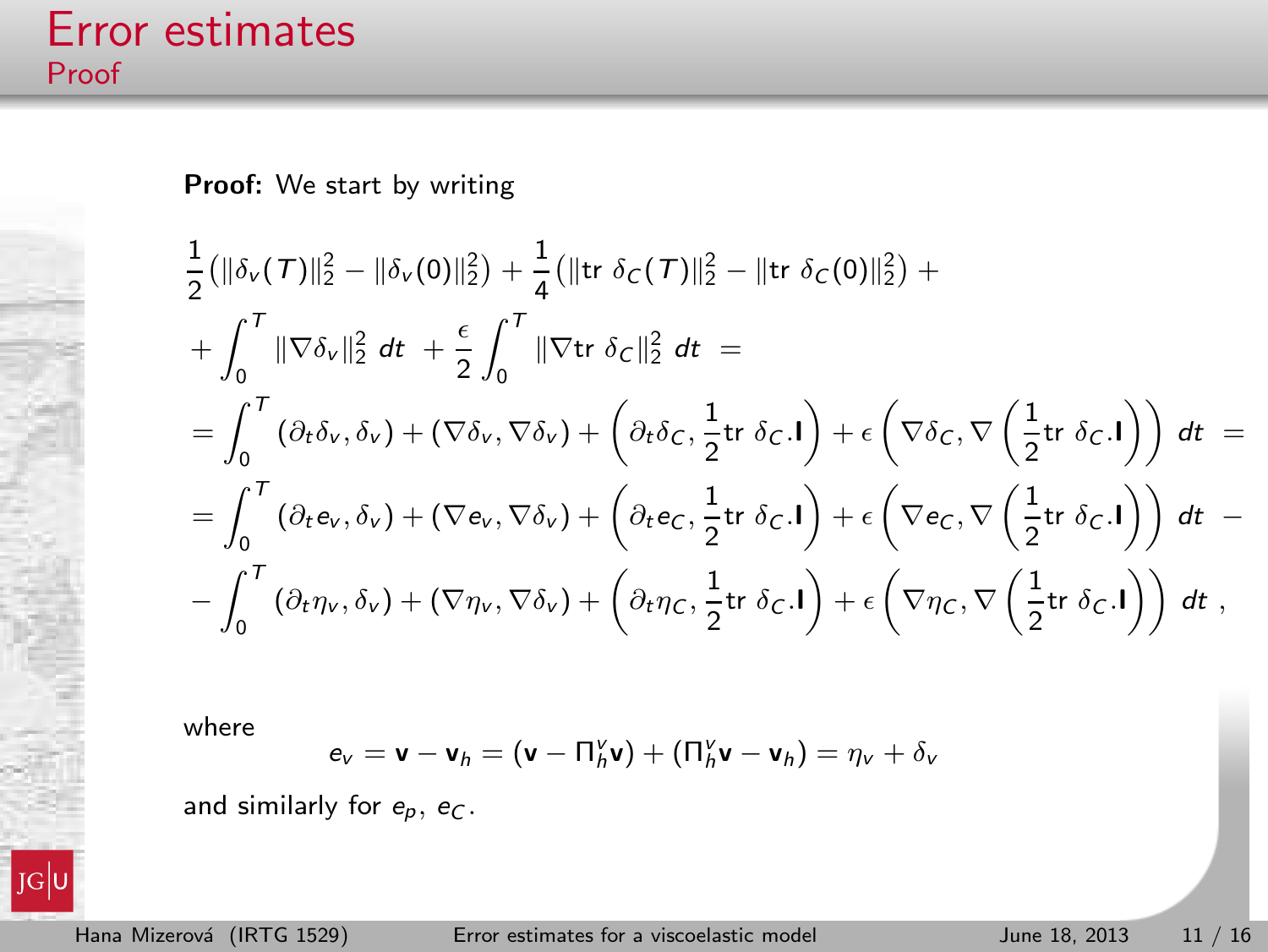$JG$ U

Proof: We start by writing

$$
\frac{1}{2}(\|\delta_{\mathbf{v}}(T)\|_{2}^{2}-\|\delta_{\mathbf{v}}(0)\|_{2}^{2})+\frac{1}{4}(\|\mathrm{tr}\ \delta_{C}(T)\|_{2}^{2}-\|\mathrm{tr}\ \delta_{C}(0)\|_{2}^{2})+\n+ \int_{0}^{T}\|\nabla\delta_{\mathbf{v}}\|_{2}^{2} dt + \frac{\epsilon}{2}\int_{0}^{T}\|\nabla\mathrm{tr}\ \delta_{C}\|_{2}^{2} dt =\n= \int_{0}^{T}(\partial_{t}\delta_{\mathbf{v}},\delta_{\mathbf{v}})+(\nabla\delta_{\mathbf{v}},\nabla\delta_{\mathbf{v}})+(\partial_{t}\delta_{C},\frac{1}{2}\mathrm{tr}\ \delta_{C}.\mathbf{I})+\epsilon(\nabla\delta_{C},\nabla\left(\frac{1}{2}\mathrm{tr}\ \delta_{C}.\mathbf{I}\right)) dt =\n= \int_{0}^{T}(\partial_{t}\mathbf{e}_{\mathbf{v}},\delta_{\mathbf{v}})+(\nabla\mathbf{e}_{\mathbf{v}},\nabla\delta_{\mathbf{v}})+(\partial_{t}\mathbf{e}_{C},\frac{1}{2}\mathrm{tr}\ \delta_{C}.\mathbf{I})+\epsilon(\nabla\mathbf{e}_{C},\nabla\left(\frac{1}{2}\mathrm{tr}\ \delta_{C}.\mathbf{I}\right)) dt -\n- \int_{0}^{T}(\partial_{t}\eta_{\mathbf{v}},\delta_{\mathbf{v}})+(\nabla\eta_{\mathbf{v}},\nabla\delta_{\mathbf{v}})+(\partial_{t}\eta_{C},\frac{1}{2}\mathrm{tr}\ \delta_{C}.\mathbf{I})+\epsilon(\nabla\eta_{C},\nabla\left(\frac{1}{2}\mathrm{tr}\ \delta_{C}.\mathbf{I}\right)) dt,
$$

where

$$
\mathbf{e}_v = \mathbf{v} - \mathbf{v}_h = (\mathbf{v} - \Pi_h^v \mathbf{v}) + (\Pi_h^v \mathbf{v} - \mathbf{v}_h) = \eta_v + \delta_v
$$

and similarly for  $e_p$ ,  $e_C$ .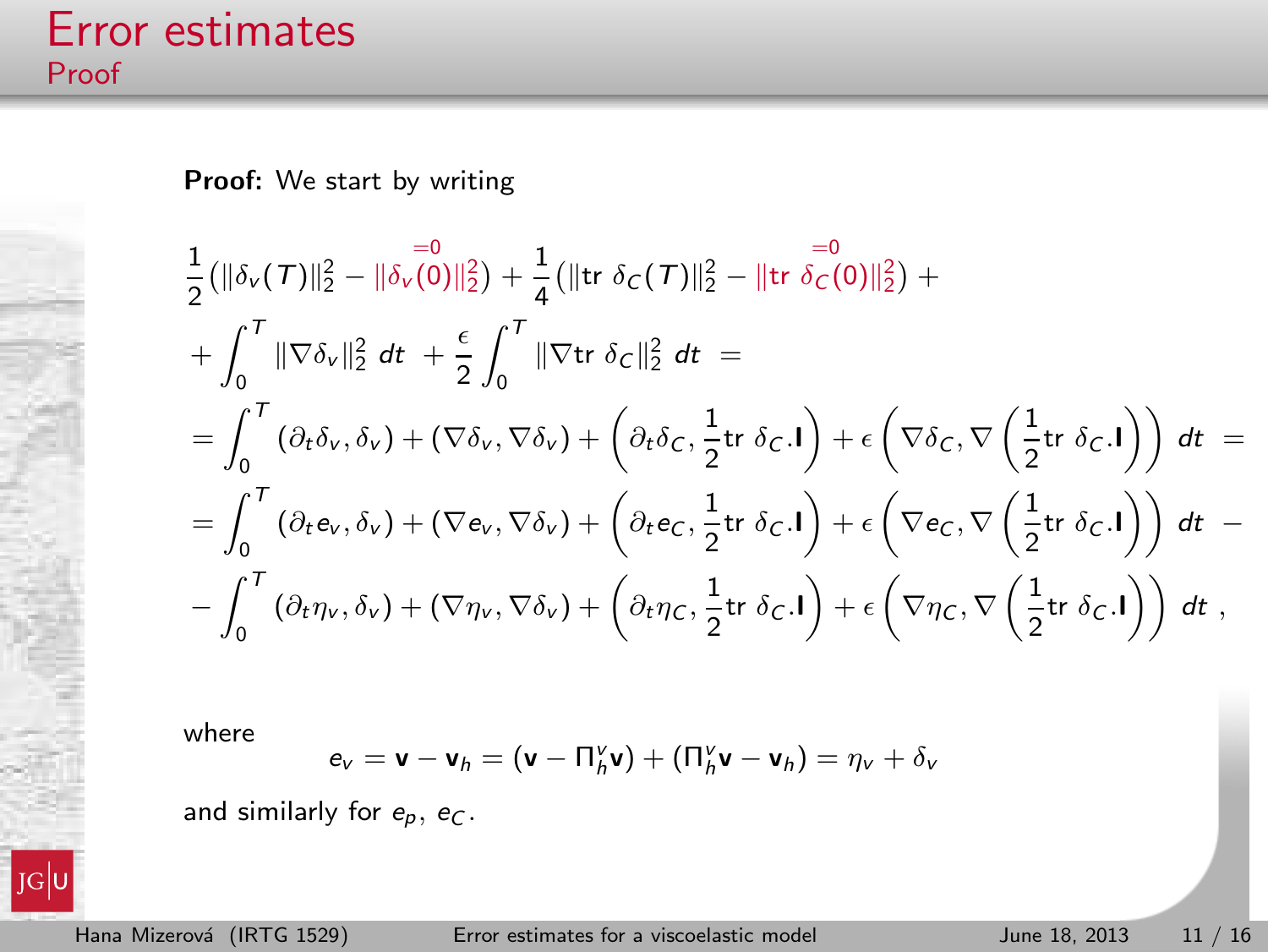$JG$ U

Proof: We start by writing

$$
\frac{1}{2} ||\delta_{\mathsf{v}}(\mathcal{T})||_2^2 + \frac{1}{4} ||\text{tr }\delta_{\mathsf{C}}(\mathcal{T})||_2^2 +
$$
\n
$$
+ \int_0^{\mathcal{T}} ||\nabla \delta_{\mathsf{v}}||_2^2 dt + \epsilon \int_0^{\mathcal{T}} ||\nabla \text{tr }\delta_{\mathsf{C}}||_2^2 dt =
$$
\n
$$
= \int_0^{\mathcal{T}} (\partial_t \delta_{\mathsf{v}}, \delta_{\mathsf{v}}) + (\nabla \delta_{\mathsf{v}}, \nabla \delta_{\mathsf{v}}) + (\partial_t \delta_{\mathsf{C}}, \frac{1}{2} \text{tr }\delta_{\mathsf{C}}.1) + \epsilon \left(\nabla \delta_{\mathsf{C}}, \nabla \left(\frac{1}{2} \text{tr }\delta_{\mathsf{C}}.1\right)\right) dt =
$$
\n
$$
= \int_0^{\mathcal{T}} (\partial_t e_{\mathsf{v}}, \delta_{\mathsf{v}}) + (\nabla e_{\mathsf{v}}, \nabla \delta_{\mathsf{v}}) + \left(\partial_t e_{\mathsf{C}}, \frac{1}{2} \text{tr }\delta_{\mathsf{C}}.1\right) + \epsilon \left(\nabla e_{\mathsf{C}}, \nabla \left(\frac{1}{2} \text{tr }\delta_{\mathsf{C}}.1\right)\right) dt -
$$
\n
$$
- \int_0^{\mathcal{T}} (\partial_t \eta_{\mathsf{v}}, \delta_{\mathsf{v}}) + (\nabla \eta_{\mathsf{v}}, \nabla \delta_{\mathsf{v}}) + \left(\partial_t \eta_{\mathsf{C}}, \frac{1}{2} \text{tr }\delta_{\mathsf{C}}.1\right) + \epsilon \left(\nabla \eta_{\mathsf{C}}, \nabla \left(\frac{1}{2} \text{tr }\delta_{\mathsf{C}}.1\right)\right) dt,
$$

where

$$
\mathbf{e}_v = \mathbf{v} - \mathbf{v}_h = (\mathbf{v} - \Pi_h^v \mathbf{v}) + (\Pi_h^v \mathbf{v} - \mathbf{v}_h) = \eta_v + \delta_v
$$

and similarly for  $e_p$ ,  $e_C$ .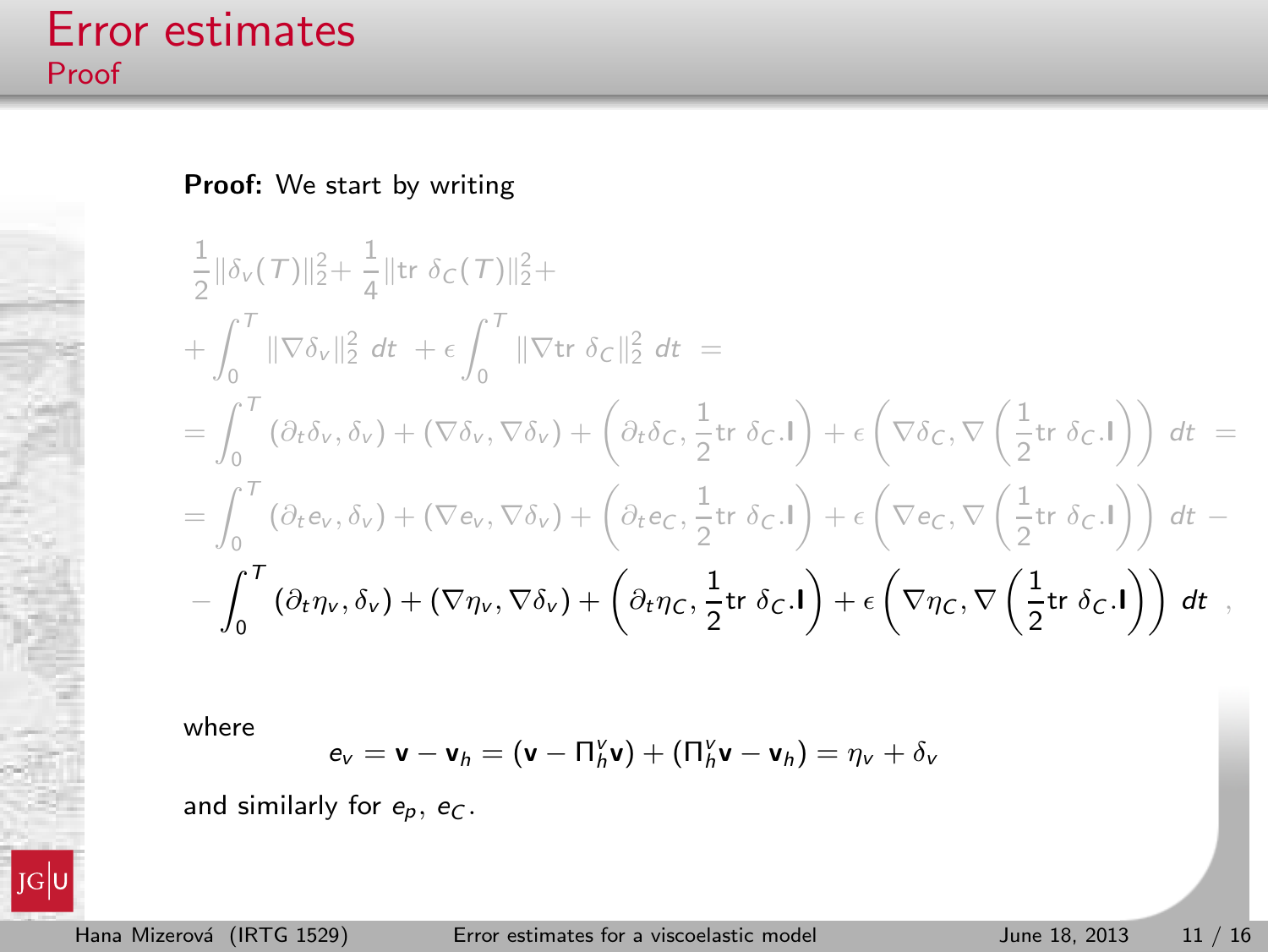$JG$ <sub>L</sub>

Proof: We start by writing

$$
\frac{1}{2} \|\delta_{v}(\mathcal{T})\|_{2}^{2} + \frac{1}{4} \|\text{tr }\delta_{C}(\mathcal{T})\|_{2}^{2} +
$$
\n
$$
+ \int_{0}^{\mathcal{T}} \|\nabla \delta_{v}\|_{2}^{2} dt + \epsilon \int_{0}^{\mathcal{T}} \|\nabla \text{tr }\delta_{C}\|_{2}^{2} dt =
$$
\n
$$
= \int_{0}^{\mathcal{T}} (\partial_{t}\delta_{v}, \delta_{v}) + (\nabla \delta_{v}, \nabla \delta_{v}) + (\partial_{t}\delta_{C}, \frac{1}{2}\text{tr }\delta_{C} \cdot \mathbf{I}) + \epsilon \left(\nabla \delta_{C}, \nabla \left(\frac{1}{2}\text{tr }\delta_{C} \cdot \mathbf{I}\right)\right) dt =
$$
\n
$$
= \int_{0}^{\mathcal{T}} (\partial_{t}\mathbf{e}_{v}, \delta_{v}) + (\nabla \mathbf{e}_{v}, \nabla \delta_{v}) + (\partial_{t}\mathbf{e}_{c}, \frac{1}{2}\text{tr }\delta_{C} \cdot \mathbf{I}) + \epsilon \left(\nabla \mathbf{e}_{c}, \nabla \left(\frac{1}{2}\text{tr }\delta_{C} \cdot \mathbf{I}\right)\right) dt -
$$
\n
$$
- \int_{0}^{\mathcal{T}} (\partial_{t}\eta_{v}, \delta_{v}) + (\nabla \eta_{v}, \nabla \delta_{v}) + (\partial_{t}\eta_{C}, \frac{1}{2}\text{tr }\delta_{C} \cdot \mathbf{I}) + \epsilon \left(\nabla \eta_{C}, \nabla \left(\frac{1}{2}\text{tr }\delta_{C} \cdot \mathbf{I}\right)\right) dt,
$$

where

$$
\mathbf{e}_v = \mathbf{v} - \mathbf{v}_h = (\mathbf{v} - \Pi_h^v \mathbf{v}) + (\Pi_h^v \mathbf{v} - \mathbf{v}_h) = \eta_v + \delta_v
$$

and similarly for  $e_p$ ,  $e_C$ .

Hana Mizerová (IRTG 1529) [Error estimates for a viscoelastic model](#page-0-0) June 18, 2013 11 / 16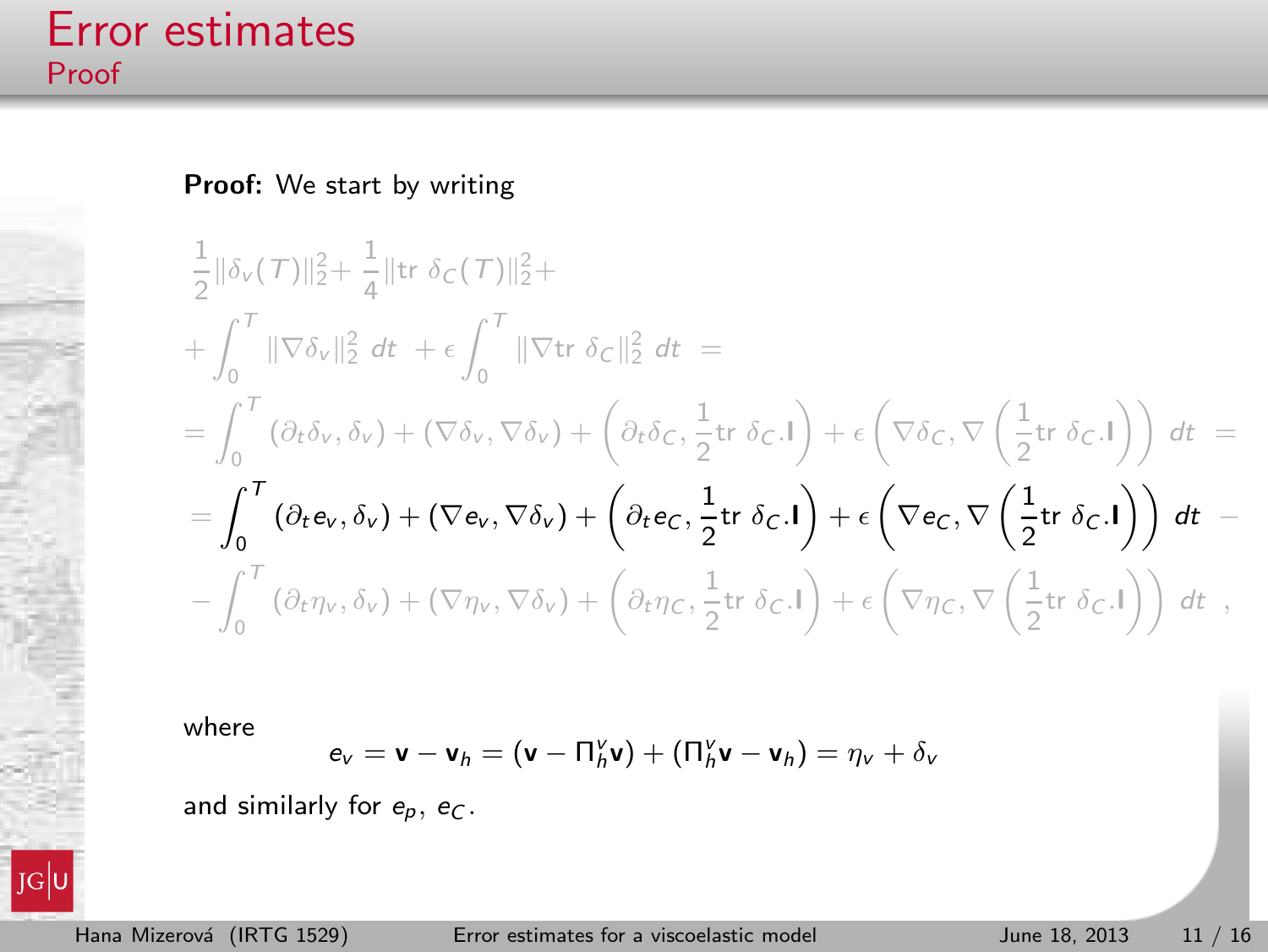Taking the difference of (WS) and (AS) allows us to write:

$$
\int_{0}^{T} (\partial_{t}e_{v}, \delta_{v}) + (\nabla e_{v}, \nabla \delta_{v}) dt +
$$
\n
$$
+ \int_{0}^{T} (\partial_{t}tr \ e_{C}, \frac{1}{2}tr \ \delta_{C}.I) + \epsilon (\nabla tr \ e_{C}, \nabla (\frac{1}{2}tr \ \delta_{C}.I)) dt =
$$
\n
$$
= - \int_{0}^{T} ((\mathbf{v} \cdot \nabla) e_{v} + (e_{v} \cdot \nabla) \mathbf{v}_{h}, \delta_{v}) dt -
$$
\n
$$
- \int_{0}^{T} (\mathbf{v} \cdot \nabla) e_{C} + (e_{v} \cdot \nabla) \mathbf{C}_{h}, \frac{1}{2}tr \ \delta_{C}.I) dt -
$$
\n
$$
- \int_{0}^{T} (tr \ e_{C}.C + tr \ \mathbf{C}_{h}.e_{C}, \nabla \delta_{v}) dt + \int_{0}^{T} (tr \ e_{C}.I, \frac{1}{2}tr \ \delta_{C}.I) dt -
$$
\n
$$
- \int_{0}^{T} (tr \ e_{C}.tr \ \mathbf{C}.C + tr \ \mathbf{C}_{h}.tr \ e_{C}.C + (tr \ \mathbf{C}_{h})^{2} e_{C}, \frac{1}{2}tr \ \delta_{C}.I) dt +
$$
\n
$$
+ \int_{0}^{T} ((\nabla e_{v})\mathbf{C} + \mathbf{C}(\nabla e_{v})^{T} + (\nabla \mathbf{v}_{h})e_{C} + e_{C}(\nabla \mathbf{v}_{h}), \frac{1}{2}tr \ \delta_{C}.I) dt +
$$
\n
$$
+ \int_{0}^{T} (e_{p}, div \ \delta_{v}) dt
$$

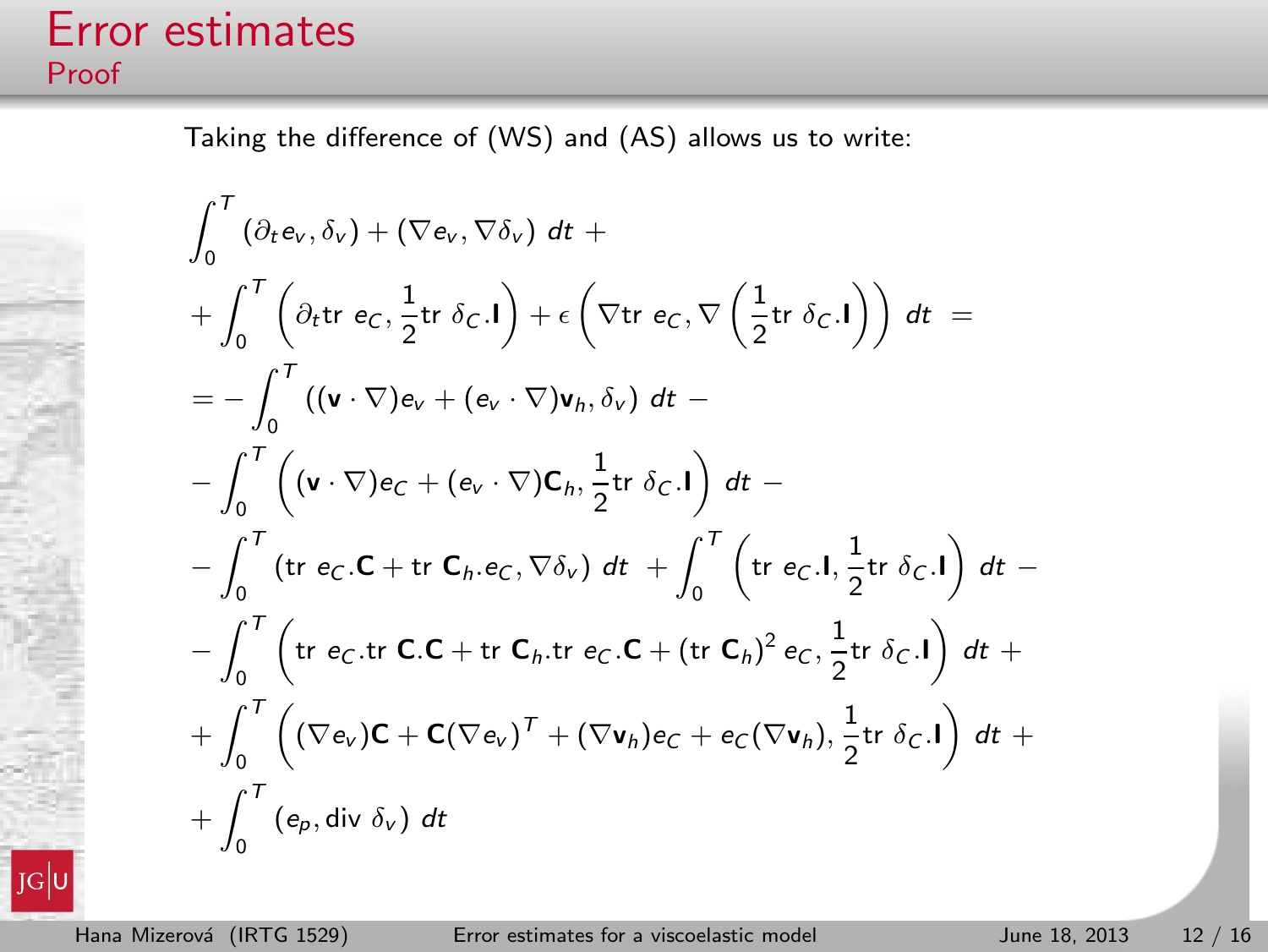By estimating the integrals we get:

$$
\begin{aligned}\n&\frac{1}{2} \|\delta_{\nu}(\tau)\|_{2}^{2}+\frac{1}{4} \|\mathrm{tr}\;\delta_{C}(\tau)\|_{2}^{2}+(1-C_{0}\alpha)\int_{0}^{\tau}\|\nabla \delta_{\nu}\|_{2}^{2}+\|\nabla \mathrm{tr}\;\delta_{C}\|_{2}^{2} \leq\\ &\leq C_{1}h^{2}+C_{2}\int_{0}^{\tau}\left(\|\delta_{\nu}\|_{2}^{2}+\|\mathrm{tr}\;\delta_{C}\|_{2}^{2}\right)b(s),\n\end{aligned}
$$

where  $C_i > 0$  are constants and  $b(s)$  is integrable. We choose  $\alpha > 0$  to be small enough.

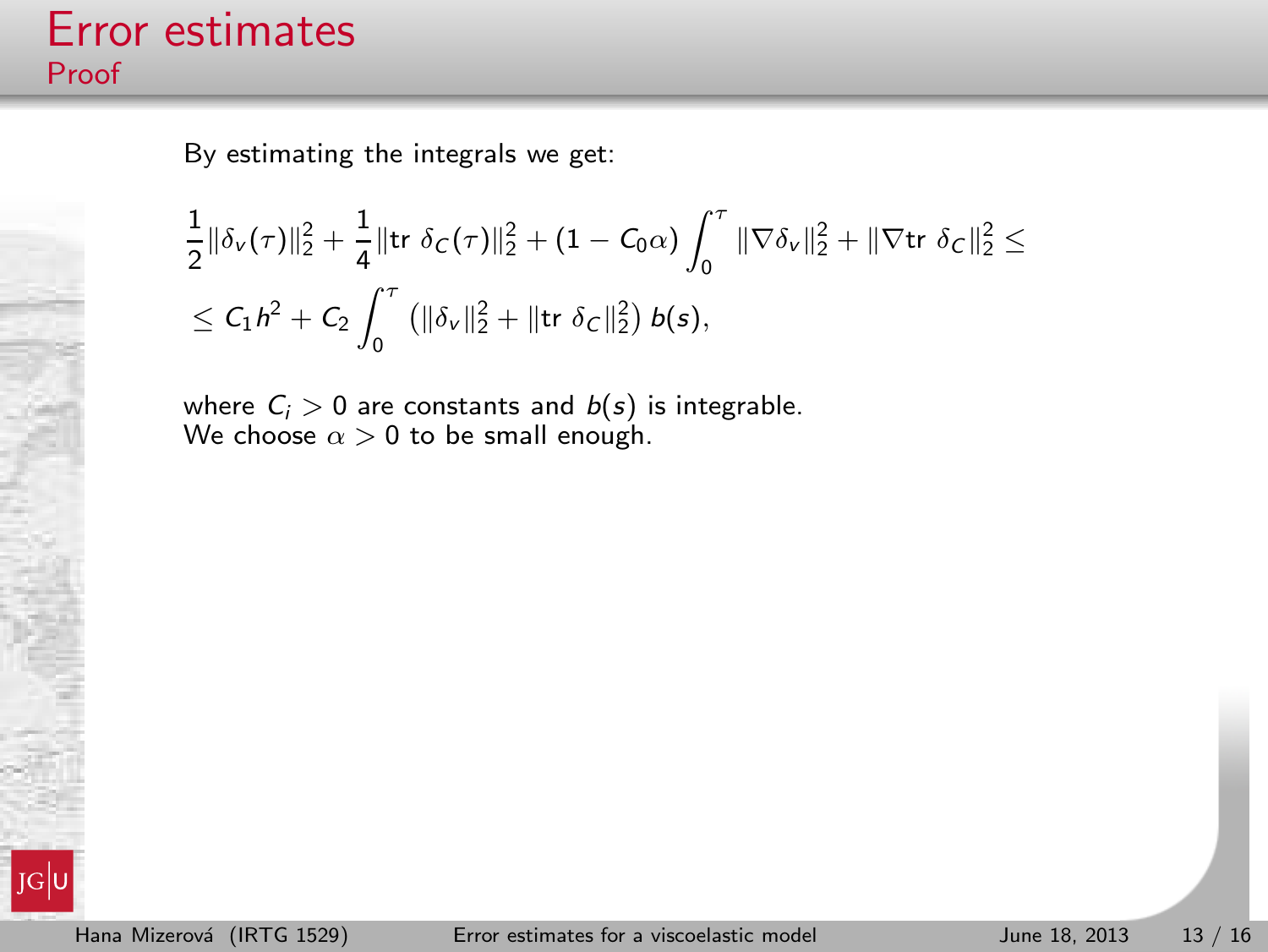By estimating the integrals we get:

$$
\begin{aligned}\n&\frac{1}{2} \|\delta_{\nu}(\tau)\|_{2}^{2}+\frac{1}{4} \|\mathrm{tr}\;\delta_{C}(\tau)\|_{2}^{2}+(1-C_{0}\alpha)\int_{0}^{\tau}\|\nabla \delta_{\nu}\|_{2}^{2}+\|\nabla \mathrm{tr}\;\delta_{C}\|_{2}^{2} \leq\\ &\leq C_{1}h^{2}+C_{2}\int_{0}^{\tau}\left(\|\delta_{\nu}\|_{2}^{2}+\|\mathrm{tr}\;\delta_{C}\|_{2}^{2}\right)b(s),\n\end{aligned}
$$

where  $C_i > 0$  are constants and  $b(s)$  is integrable. We choose  $\alpha > 0$  to be small enough.

The Gronwall inequality thus yields:

$$
\sup_{\tau \in (0,\,T)} \left( \|\delta_{\nu}(\tau)\|_2^2 + \|\text{tr } \delta_{\mathcal{C}}(\tau)\|_2^2 \right) + \int_0^T \|\nabla \delta_{\nu}\|_2^2 + \|\nabla \text{tr } \delta_{\mathcal{C}}\|_2^2 \, dt \, \leq Ch^2.
$$

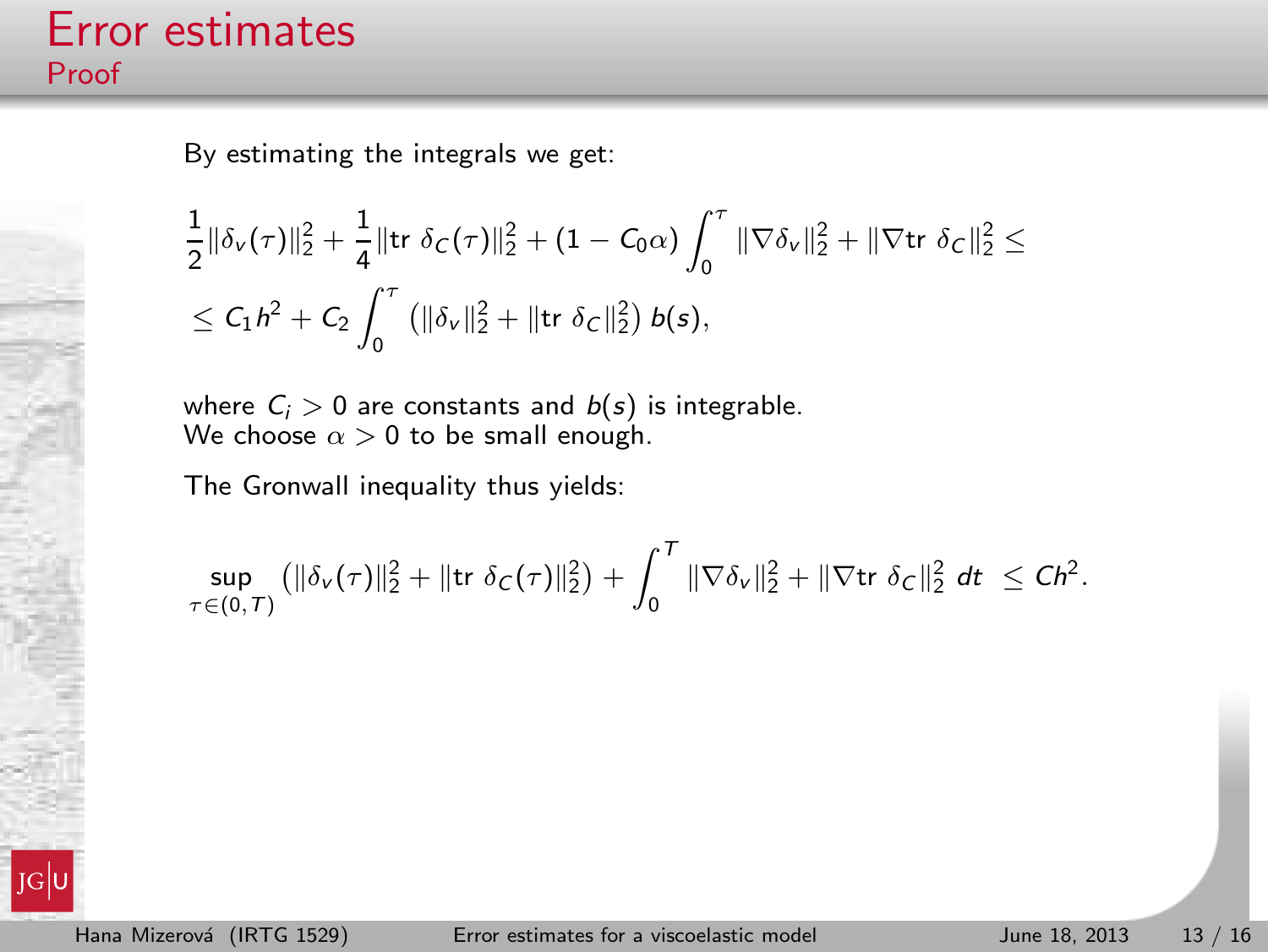By estimating the integrals we get:

$$
\begin{aligned}\n&\frac{1}{2} \|\delta_{\nu}(\tau)\|_{2}^{2}+\frac{1}{4} \|\mathrm{tr}\;\delta_{C}(\tau)\|_{2}^{2}+(1-C_{0}\alpha)\int_{0}^{\tau}\|\nabla \delta_{\nu}\|_{2}^{2}+\|\nabla \mathrm{tr}\;\delta_{C}\|_{2}^{2} \leq\\ &\leq C_{1}h^{2}+C_{2}\int_{0}^{\tau}\left(\|\delta_{\nu}\|_{2}^{2}+\|\mathrm{tr}\;\delta_{C}\|_{2}^{2}\right)b(s),\n\end{aligned}
$$

where  $C_i > 0$  are constants and  $b(s)$  is integrable. We choose  $\alpha > 0$  to be small enough.

The Gronwall inequality thus yields:

$$
\sup_{\tau \in (0,\,T)} \left( \|\delta_{\nu}(\tau)\|_2^2 + \|\text{tr } \delta_C(\tau)\|_2^2 \right) + \int_0^T \|\nabla \delta_{\nu}\|_2^2 + \|\nabla \text{tr } \delta_C\|_2^2 \, dt \, \leq Ch^2.
$$

The estimate

$$
\sup_{\tau \in (0,\,T)} \|\delta_C(\tau)\|_2^2 + \int_0^T \|\nabla \delta_C\|_2^2 \, dt \, \leq C h^2
$$

is found similarly using the above result.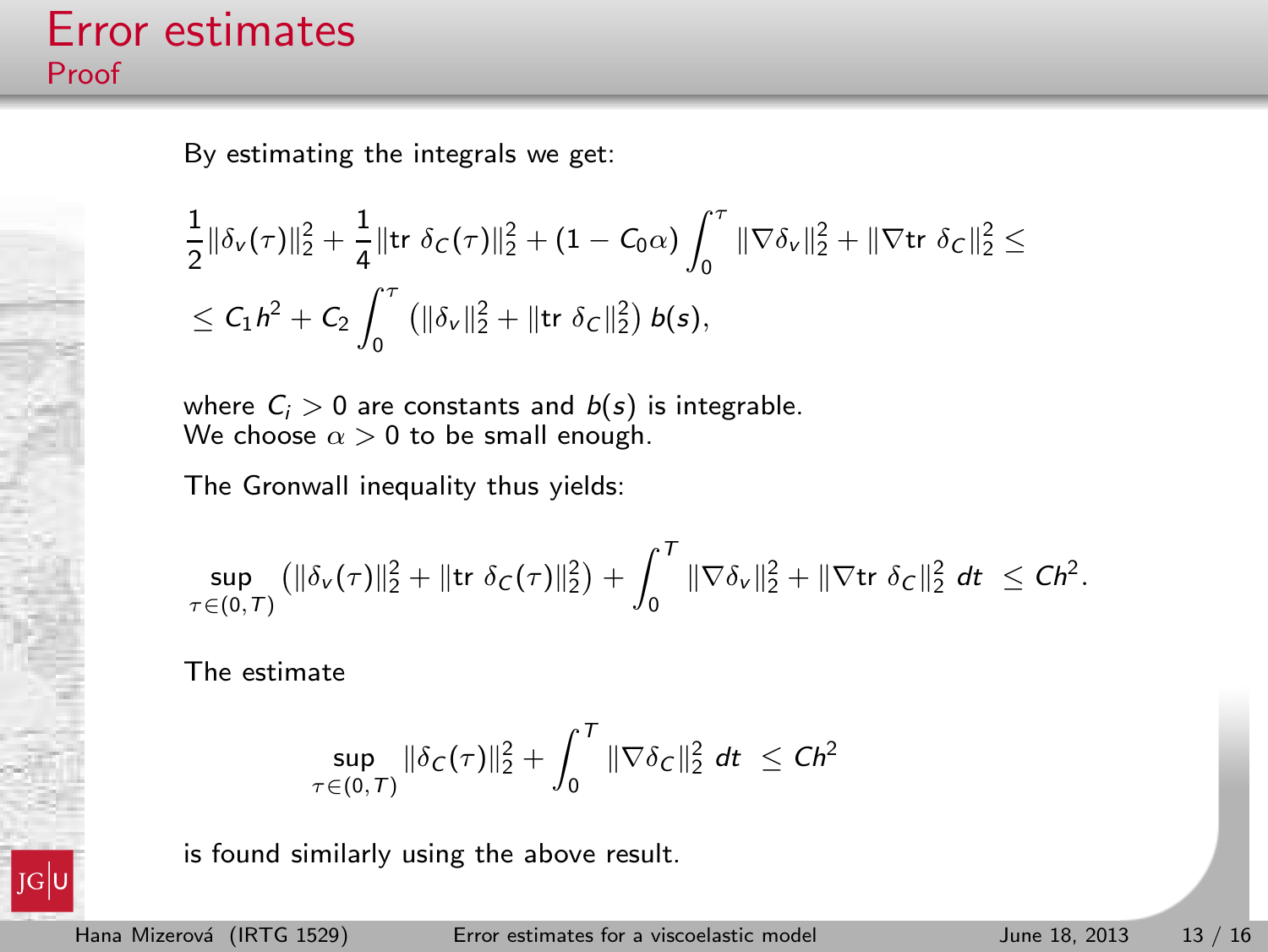Since

$$
(\delta_{p}, \text{div }\delta_{v}) = -(\eta_{p}, \text{div }\delta_{v}) + (\partial_{t}\mathbf{e}_{v}, \delta_{v}) + (\nabla\mathbf{e}_{v}, \nabla\delta_{v}) + + ((\mathbf{v} \cdot \nabla)\mathbf{e}_{v}, \delta_{v}) + ((\mathbf{e}_{v} \cdot \nabla)\mathbf{v}_{h}, \delta_{v}) + + (\text{tr }\mathbf{e}_{C}. \mathbf{C}, \nabla\delta_{v}) + (\text{tr }\mathbf{C}_{h}. \mathbf{e}_{C}, \nabla\delta_{v}),
$$

the error estimate for the pressure is obtained using the inf-sup condition, i.e.

$$
c||\delta_p||_2 \leq \sup_{0 \neq \delta_v \in \mathbf{W}_h} \frac{(\delta_p, \operatorname{div} \delta_v)}{\|\delta_v\|_{1,2}}
$$

and the already known error estimates for v and C.

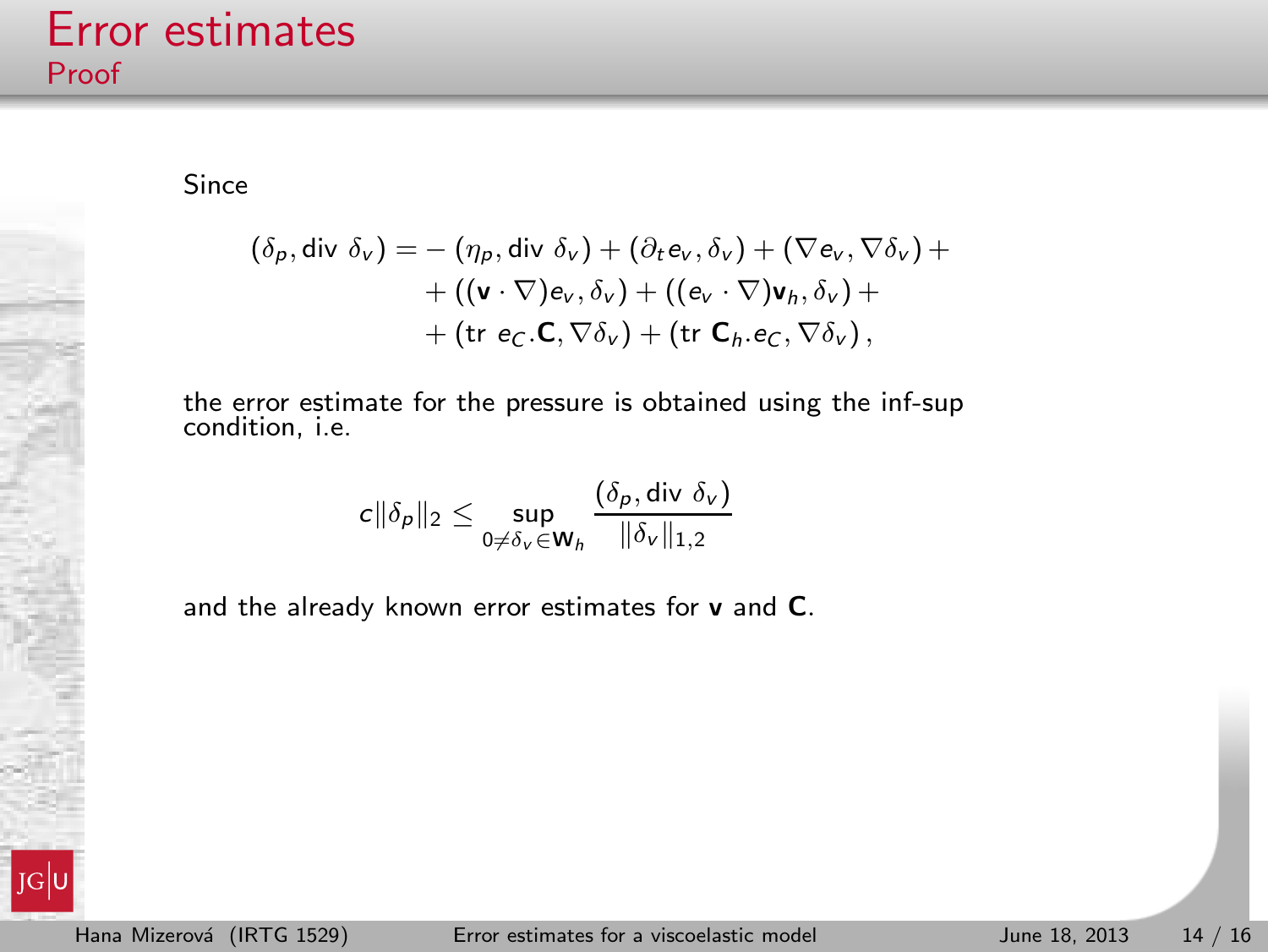Since

$$
(\delta_{p}, \text{div }\delta_{v}) = -(\eta_{p}, \text{div }\delta_{v}) + (\partial_{t}\mathbf{e}_{v}, \delta_{v}) + (\nabla\mathbf{e}_{v}, \nabla\delta_{v}) + + ((\mathbf{v} \cdot \nabla)\mathbf{e}_{v}, \delta_{v}) + ((\mathbf{e}_{v} \cdot \nabla)\mathbf{v}_{h}, \delta_{v}) + + (\text{tr }\mathbf{e}_{C}. \mathbf{C}, \nabla\delta_{v}) + (\text{tr }\mathbf{C}_{h}. \mathbf{e}_{C}, \nabla\delta_{v}),
$$

the error estimate for the pressure is obtained using the inf-sup condition, i.e.

$$
c||\delta_p||_2 \leq \sup_{0 \neq \delta_v \in \mathbf{W}_h} \frac{(\delta_p, \text{div }\delta_v)}{\|\delta_v\|_{1,2}}
$$

and the already known error estimates for v and C.

Thus, we get

$$
\int_0^T \|\delta_p\|_2^2 dt \leq Ch^2.
$$

JG|l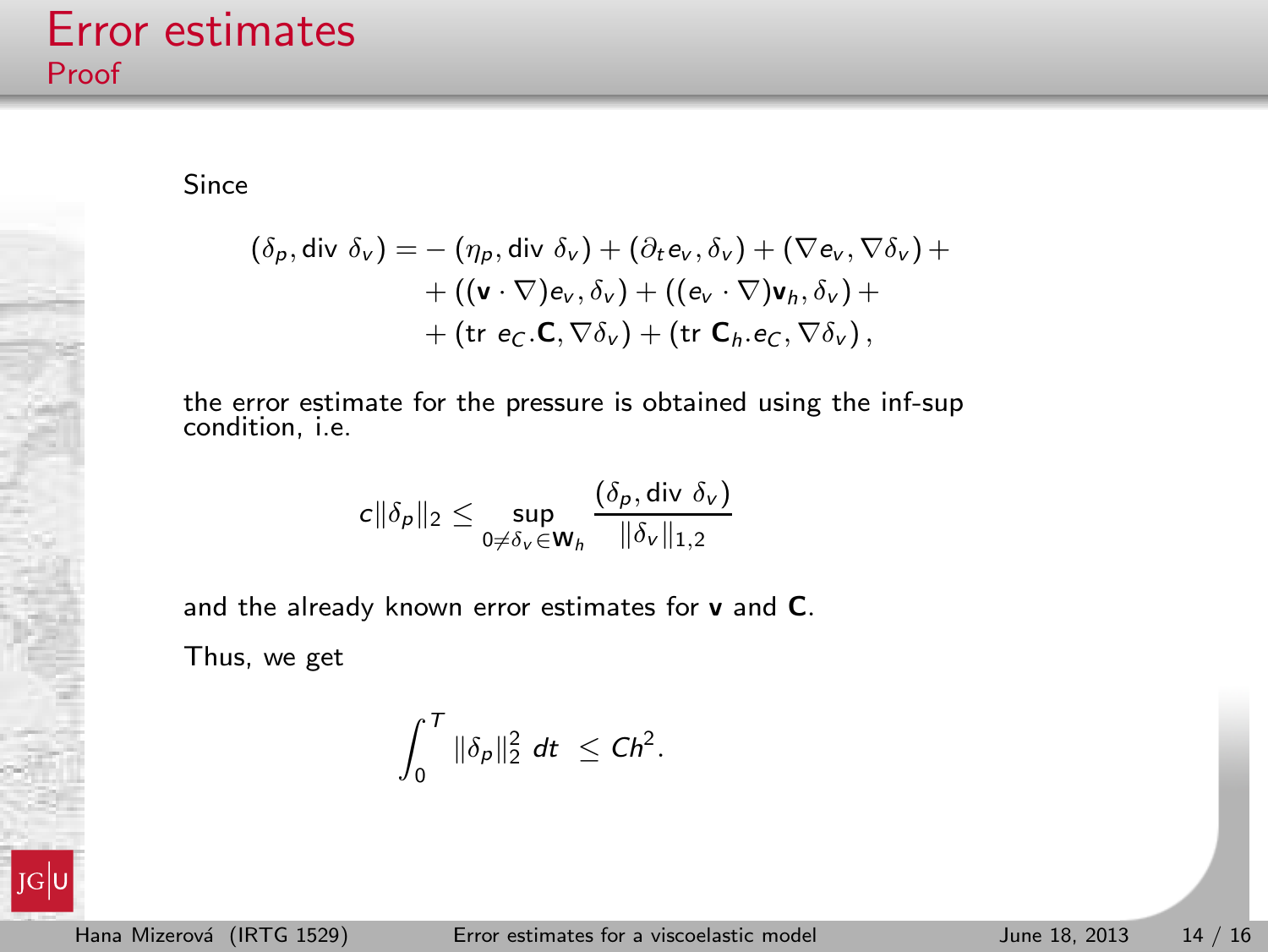Let us recall

$$
\mathbf{e}_{v} = \mathbf{v} - \mathbf{v}_{h} = (\mathbf{v} - \mathbf{\Pi}_{h}^{v} \mathbf{v}) + (\mathbf{\Pi}_{h}^{v} \mathbf{v} - \mathbf{v}_{h}) = \eta_{v} + \delta_{v}
$$

and similarly for  $e_p$ ,  $e_C$ .

Then,

$$
\sup_{\tau \in (0,\tau)} (||\mathbf{v}(\tau,\cdot) - \mathbf{v}_h(\tau,\cdot)||_2^2 + ||\mathbf{C}(\tau,\cdot) - \mathbf{C}_h(\tau,\cdot)||_2^2) +
$$
\n
$$
+ \int_0^{\tau} ||\nabla(\mathbf{v} - \mathbf{v}_h)||_2^2 + ||\nabla(\mathbf{C} - \mathbf{C}_h)||_2^2 dt + \int_0^{\tau} ||\mathbf{p} - \mathbf{p}_h||_2^2 dt \le
$$
\n
$$
\leq \sup_{\tau \in (0,\tau)} (||\eta_V||_2^2 + ||\delta_V||_2^2 + ||\eta_C||_2^2 + ||\delta_C||_2^2)
$$
\n
$$
+ \int_0^{\tau} ||\nabla \eta_V||_2^2 + ||\nabla \delta_V||_2^2 + ||\nabla \eta_C||_2^2 + ||\nabla \delta_C||_2^2 dt +
$$
\n
$$
+ \int_0^{\tau} ||\eta_P||_2^2 + ||\delta_P||_2^2 dt \le
$$
\n
$$
\leq Ch^2.
$$



 $\Box$